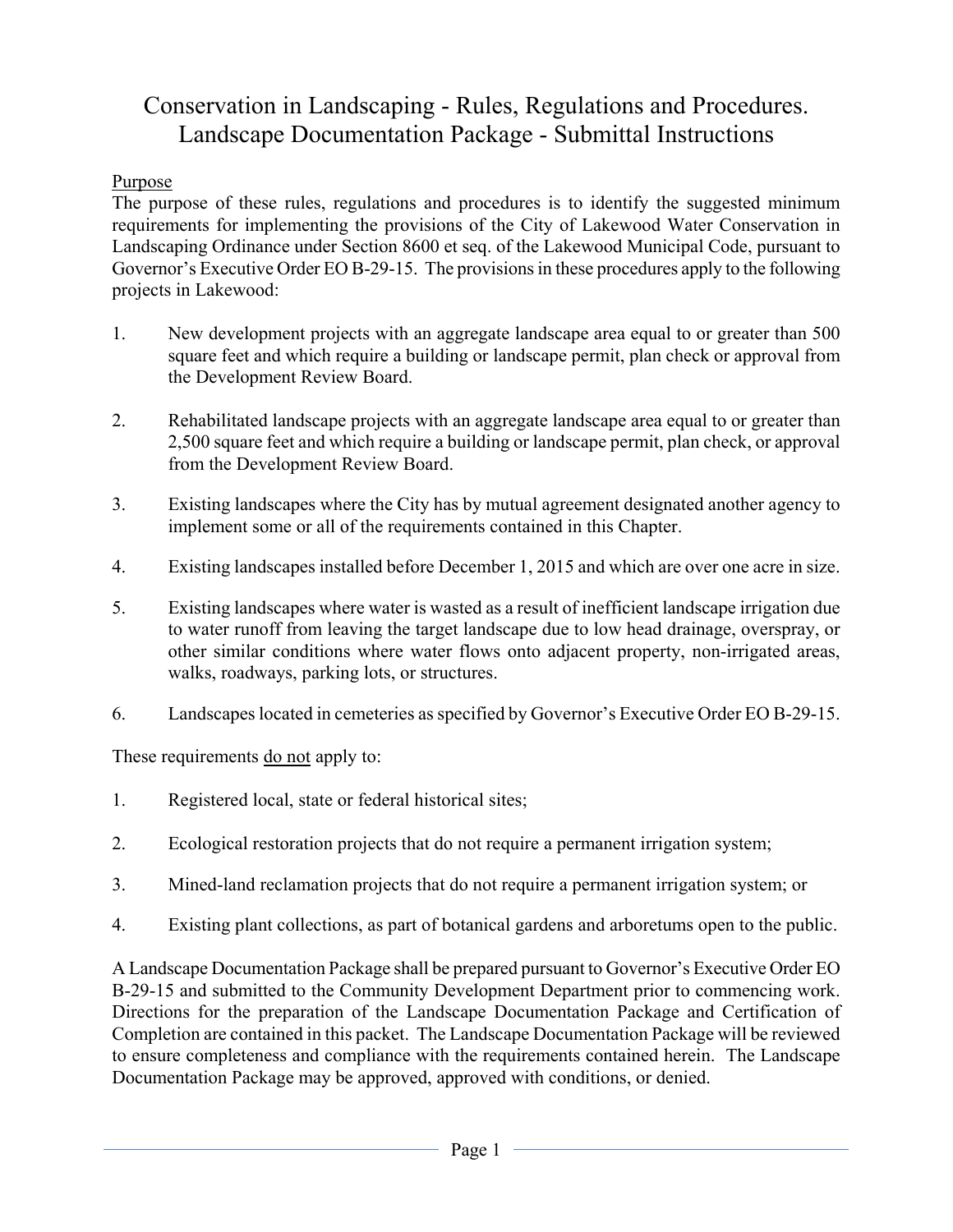Upon approval the applicant must obtain all appropriate permits from City of Lakewood Community Development Department prior to starting work.

Landscape Documentation Package - The Landscape Documentation Package shall contain:

- 1. The attached Water Conservation in Landscaping application form;
- 2. Water Efficient Landscape Worksheet;
- 3. Soil management report as necessary;
- 4. Landscape design plan;
- 5. Irrigation design plan;
- 6. Grading design plan as necessary;

Certificate of Completion - Upon completion of the project the applicant shall submit a Certificate of Completion to the City of Lakewood Community Development Department. The Certificate of Completion includes:

- 1. An original signed Certificate of Completion form (included in this packet);
- 2. Submittal of as-built Landscape Documentation Package if significant alterations were made to the original plans;
- 3. Irrigation and landscape maintenance schedule;
- 4. Results from the Irrigation Audit, Irrigation Survey, or Irrigation Water Use Analysis; and
- 5. Grading Plan if not previously submitted with the Landscape Documentation Package.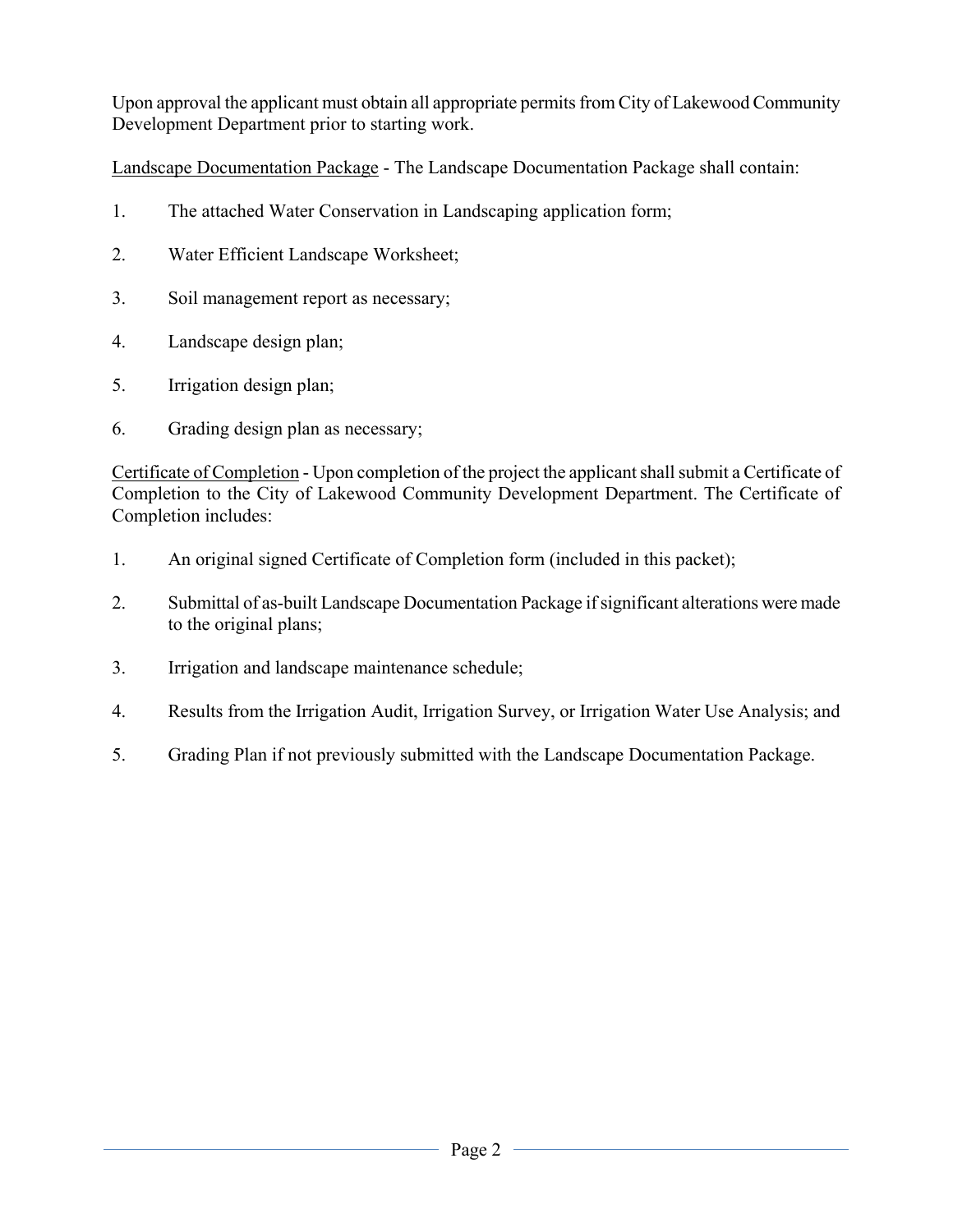# **LANDSCAPE PLAN APPLICATION REQUIRMENTS**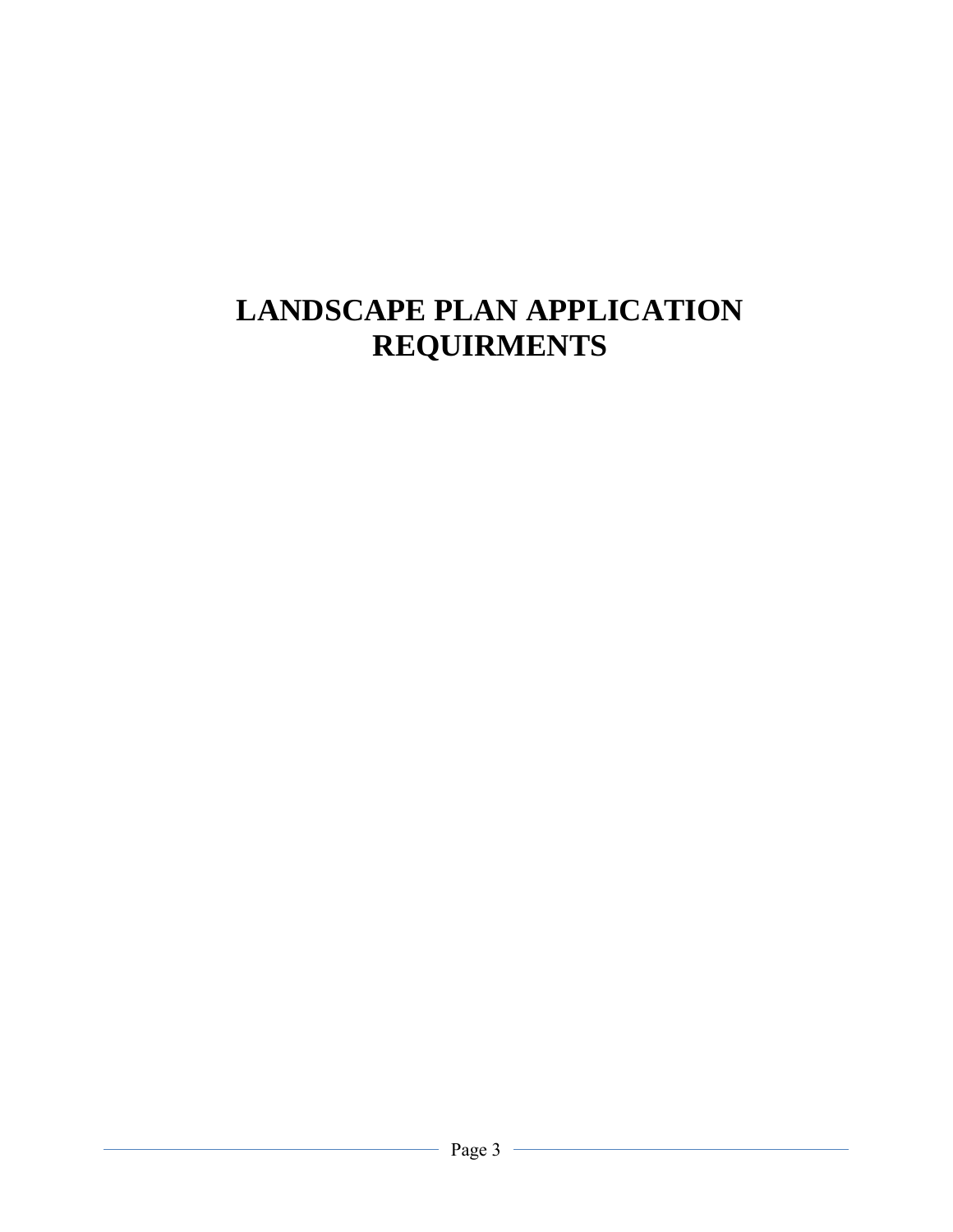# **LANDSCAPE DOCUMENTATION PACKAGE**

### **LANDSCAPE PLAN PREPARATION**

Landscape Plan and Details. For the efficient use of water, a landscape should be designed and planned for the intended function of the project. Functionality may include areas designed for active recreation, food production, or aesthetic enhancement. Landscape design plans meeting the following criteria shall be submitted as part of the Landscape Documentation Package:

**I. Plant Materials.** Any plant may be used in the landscape, providing the Estimated Total Water Use (ETWU) in the landscape area does not exceed the Maximum Applied Water Allowance (MAWA) as provided in these instructions.

**A.** Methods to achieve water efficiency through plant selection shall include one or more of the following:

**1.** Protection, preservation, or restoration of native species and natural vegetation as appropriate.

**2.** Selection of water-conserving plant, tree, and turf species. Special consideration should be given to local native plants.

**3.** Selection of plants based on adaptability to the local climate, geologic, topographic, disease, and pest resistance conditions of the site. Selection of plants shall also take into consideration shading of the planting area, proximity to adjacent hardscape areas and structures.

**4.** Selection of trees based on applicable local street tree guidelines, the amount of shade produced by a tree, or size of the tree at maturity as appropriate for the planting area.

**5.** Selection of plants from local and regional landscape program plant lists. Designers are encouraged to utilize the Water Use Classification of Landscape Species (WUCOLS) published by the University of California Cooperative Extension http://ucanr.edu/sites/WUCOLS/.

**6.** Selection of plants from Los Angeles County Fuel Modification Plan Guidelines as appropriate.

**B. Hydrozones.** The landscape area shall be divided into hydrozones. Each hydrozone shall be selected and planted appropriately based upon their adaptability to the climate, soil conditions, and site topography. Each hydrozone shall have plant materials with similar water use demand, with the following exception; hydrozones may mix plants with different water needs provided that individual hydrozones mix plants of moderate and low water use, or moderate and high water use. Hydrozones that mix low and high water use plants should be avoided. The water use calculation for mixed hydrozones must be based on one of the following:

**1.** Plant factor calculation is based on the proportions of the respective plant water uses and their plant factor; or

**2.** Plant factor of the highest water using plant is used for the calculation.

**C. Turf.** Turf is not allowed on slopes greater than 25% where the toe of the slope is adjacent to an impermeable hardscape.

**D. High water use plants.** Plants with a plant factor of 0**.**7 to 1.0 should not be used in street medians.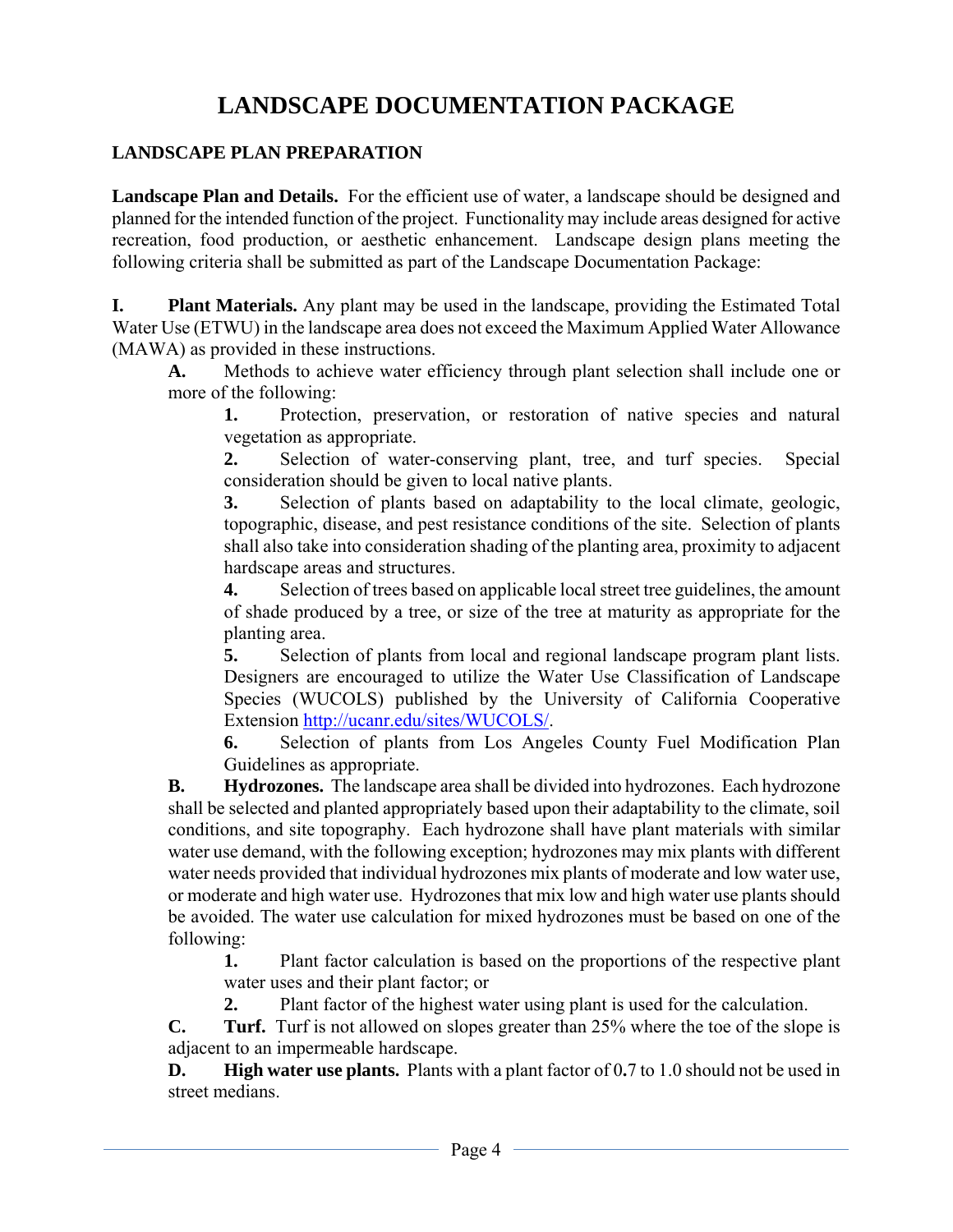**E. Fire Prone Areas.** A landscape design plan for projects in fire-prone areas shall address fire safety and prevention. A defensible space or zone around a building or structure is required pursuant to California Public Resource Code Section 4291(a) and (b). Refer to the Los Angeles County Fuel Modification Plan Guidelines as appropriate.

**F. Invasive or Noxious Plant Species.** The use of invasive and/or noxious plant species is discouraged.

**G. Low Water Use Plants.** The architectural guidelines of a common interest development, including community apartment projects, condominiums, planned developments, or stock cooperatives, shall not prohibit or include conditions that have the effect of prohibiting the use of low-water plants as a group, pursuant to California Civil Code Section 1353.8.

**II. Water Features.** Water features such as ponds, and waterfalls used in landscaped areas shall meet the following criteria:

**A.** Recirculating water systems shall be used for water features;

**B.** Water features shall be designed and operated to minimize water loss; and

**C.** Water features shall use reclaimed water if available and approved by the State of California Department of Public Health and the Los Angeles County Department of Public Health.

**D.** Recreational pools and spas shall be designed to minimize water loss.

**E.** All water features shall be included in the project's Estimated Total Water Use. Surface areas of water features shall be classified as high water use hydrozones.

**III. Mulch and Amendments.** The Landscape Plan shall include the use of mulch to retain moisture and minimize water runoff.

**A.** Prior to the planting of any materials, compacted soils shall be transformed to a friable condition. On engineered slopes, only amended planting holes need meet this requirement.

**B.** Soil amendments shall be incorporated according to recommendations of the soil report and what is appropriate for the plants selected.

**C.** For landscape installations, compost at a rate of a minimum of four cubic yards per 1,000 square feet of permeable area shall be incorporated to a depth of six inches into the soil. Soils with greater than 6% organic matter in the top six inches of soil are exempt from adding compost and tilling.

**D.** A minimum of three-inch (3") layer of mulch shall be applied over all exposed soil surfaces of planting areas except in turf areas, creeping or rooting groundcovers, or direct seeding applications where mulch is not recommended by a landscape architect.

**E.** Stabilizing mulching products shall be used on slopes that meet current engineering standards.

**F.** The mulching portion of the seed/mulch slurry in hydro-seeded applications shall meet this mulching requirement.

**G.** Use of organic mulch materials made from recycled or post-consumer products is encouraged except where prohibited by Los Angeles County Fuel Modification Plan Guidelines or other applicable local ordinances.

**IV. Landscape Design Plan.** The Landscape Design Plan shall include:

**A. Landscape Design Plan.** The landscape design plan shall be drawn to scale on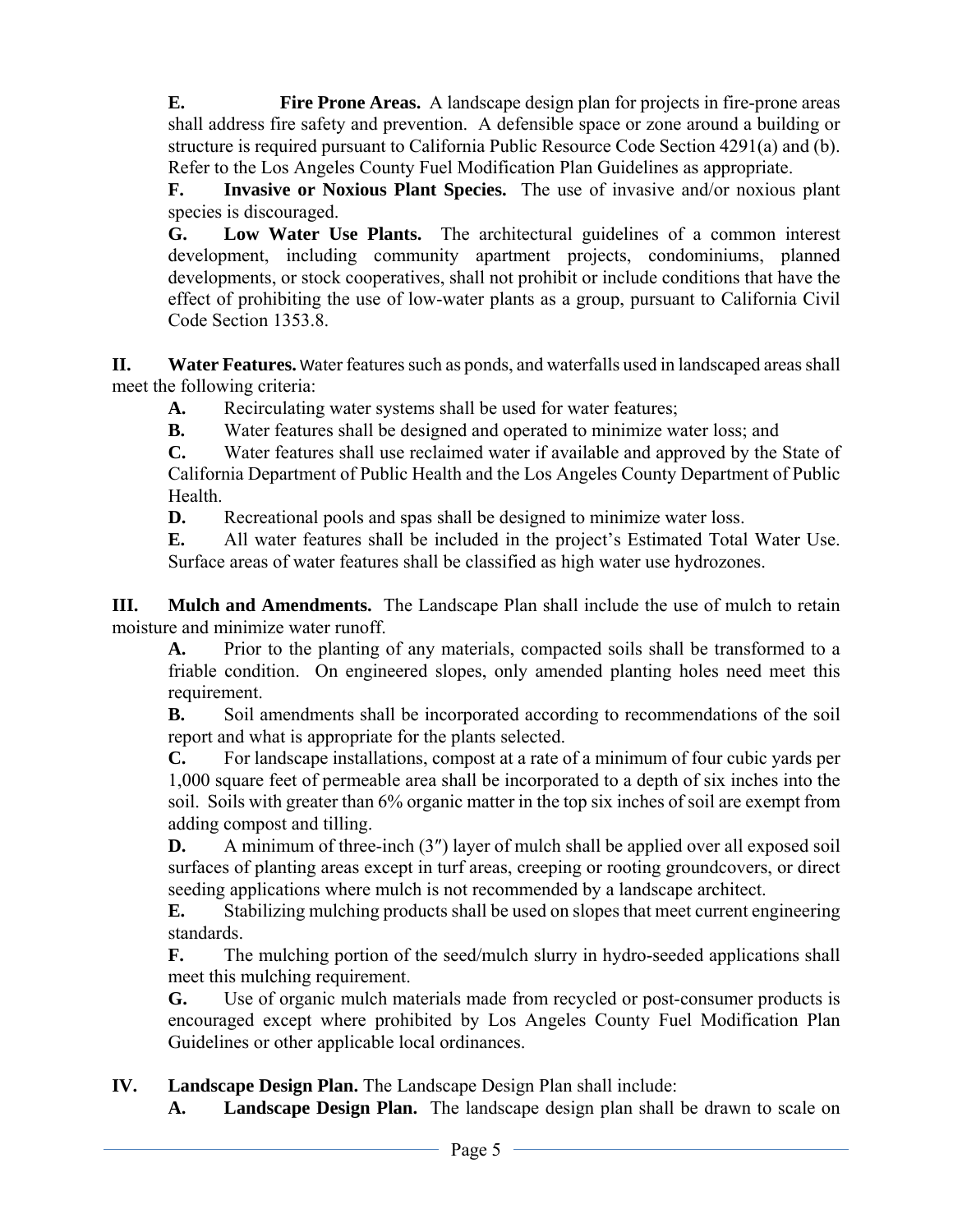project base sheets in a clear and legible fashion. The plans shall be drawn to a scale which is appropriate for the size of the project and adequate to clearly identify each component of the plan. The smallest scale that may be used is one inch equals 20 feet  $(1" = 20')$ .

**B. Elements Required on the Landscape Design Plan.** The following elements shall be detailed on the project plans:

**1. Project Base Sheet Elements.** The project base sheets shall include dimensioned property lines, building footprints, and pervious and non-pervious hardscape areas including parking areas, paving, and sidewalks.

**2. Natural Features and Plantings to Remain in Landscaped Areas.**  Landscape plans shall include natural features, including rock out-cropping, streams, existing mature and ornamental trees and shrubs proposed to remain on the subject site.

**3. Hydrozone Identification.** The landscape plan shall identify and label each hydrozone by number, letter, or other method and shall identify each hydrozone as low, moderate, high water, or mixed water use. Areas that are expected to receive temporary irrigation shall be included in the low water use hydrozone for the water budget calculations.

**4. Location of Plants.** The landscape plan shall indicate each species of each plant species using a unique symbol for each.

**5. Table of Plants.** The landscape plan shall include a table of plants corresponding to the planting plan. The table shall include the botanical name, common name, container size, spacing, quantity, and the level of water use for each group of plants indicated.

**6. Tree Staking and Soil Preparation Details.** Landscape plan shall include tree staking details, soil preparation details and specifications, planting specifications, and any other applicable details. The landscape plan shall identify the type and quantity of soil amendments.

**7. Recreation Areas.** The landscape plan shall identify recreation areas.

**8. Edible Plants.** Identify areas dedicated permanently and solely to edible plants.

**9. Mulch Application.** The landscape plan shall identify the type of mulch and application depth. A minimum depth of three inches (3") of mulch is required.

**10. Water Features.** The landscape plan shall identify type and surface area of water features.

**11. Stormwater Retention and Infiltration Facilities.** The landscape plan should identify the location, installation details, and 24-hour retention or infiltration capacity of applicable stormwater best management practices (BMPs) as described in the Stormwater Management portion of this packet.

**12. Rain Harvesting Facilities.** The landscape plan shall identify applicable rain harvesting or catchment technologies.

**13. Graywater.** The landscape plan shall identify applicable graywater discharge piping, systems components, and area(s) of distribution.

### **IRRIGATION PLAN PREPARATION**

**Irrigation Plan and Details.** An irrigation system shall meet all the requirements listed in this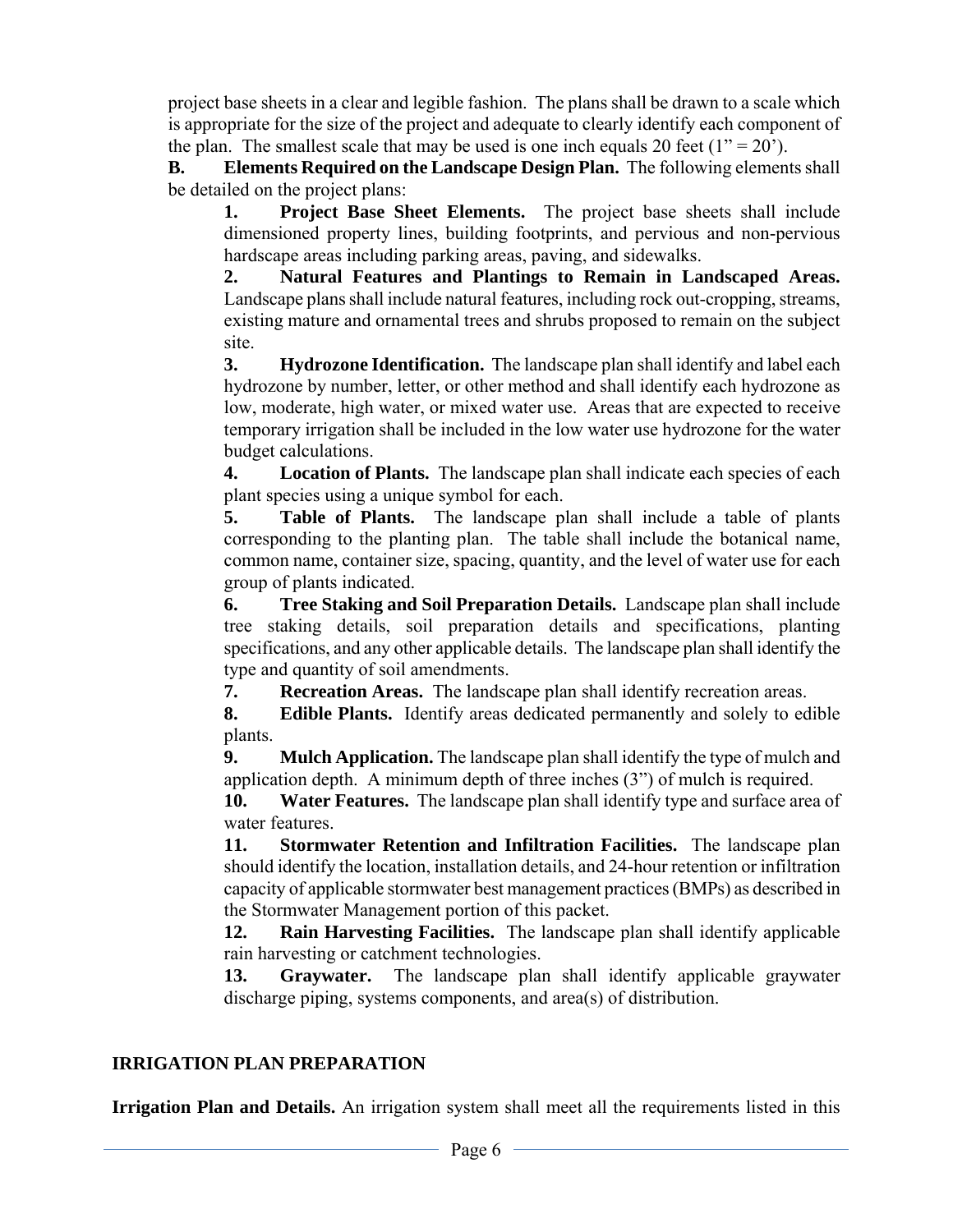section to obtain the most efficient use of water. The applicant shall design the irrigation system using the manufacturers' recommendations. The irrigation system and its related components shall be planned and designed to allow for proper installation, management, and maintenance. An irrigation design plan meeting the following design criteria shall be submitted as part of the Landscape Documentation Package. This section does not apply to areas where temporary irrigation is used solely for the plant establishment period.

**I. Irrigation Design Plan.** The irrigation system must be designed and installed to comply with the Irrigation Efficiency criteria and the Maximum Applied Water Allowance as found on the Water Efficient Landscape Worksheet.

**A. Water Meters.** Landscape water meters, defined as either a dedicated water service water service meter or private sub-meter, shall be installed for all non-residential irrigated landscapes between 1,000 square feet, but not more than 5,000 square feet (which is the threshold at which State Water Code 535 applies) , and residential irrigated landscapes of 6,000 square feet or greater. A landscape water meter may be either a customer service meter dedicate to landscape use provided by the local water purveyor; or a privately owned meter or sub-meter.

**B. Automatic Irrigation Controllers.** Automatic irrigation controllers utilizing either evapotranspiration or soil moisture sensor data using non-volatile memory shall be required for all irrigation systems.

**C. Water Pressure.** If the water pressure is below or exceeds the recommended pressure of the specified irrigation devices, the installation of a pressure regulating devise is required to ensure that the dynamic pressure at each emission device is within the manufacturer's recommended pressure range for optimal performance.

**A. Measuring Water Pressure.** Static water pressure, dynamic or operating pressure and flow reading of the water supply shall be measured at the point of connection by the applicant during the design stage. If the measurements are not available at the design stage, the measurements shall be conducted upon initial installation of the irrigation system.

**B. Pressure Regulating Devices.** If the static pressure is above or below the required dynamic pressure of the irrigation system, pressure-regulating devices such as inline pressure regulators, booster pumps, or other devices shall be installed to meet the required dynamic pressure of the irrigation system.

**D. Sensors.** Sensors (rain, wind, etc.), either integral or auxiliary, that suspend or alter irrigation operation during unfavorable weather conditions shall be required on all irrigation systems, as appropriate.

**E. Shut-Off Valve.** Manual shut-off valves shall be installed as close as possible to the point of connection of the water supply to minimize water loss in the event of a pipeline break or routine repair.

**F. Backflow Prevention Devices.** Backflow prevention devices shall be installed to protect the water supply from contamination by the irrigation system pursuant to the Plumbing Code.

**G. Flow Sensors.** Flow sensors that detect high flow conditions created by system damage or malfunction are required for all non-residential landscapes and residential landscapes of 5,000 square feet or more.

**H. Master Shut-Off Valves**. Master shut-off valves are required on all projects except landscapes that make use of technologies that allow for the individual control of sprinklers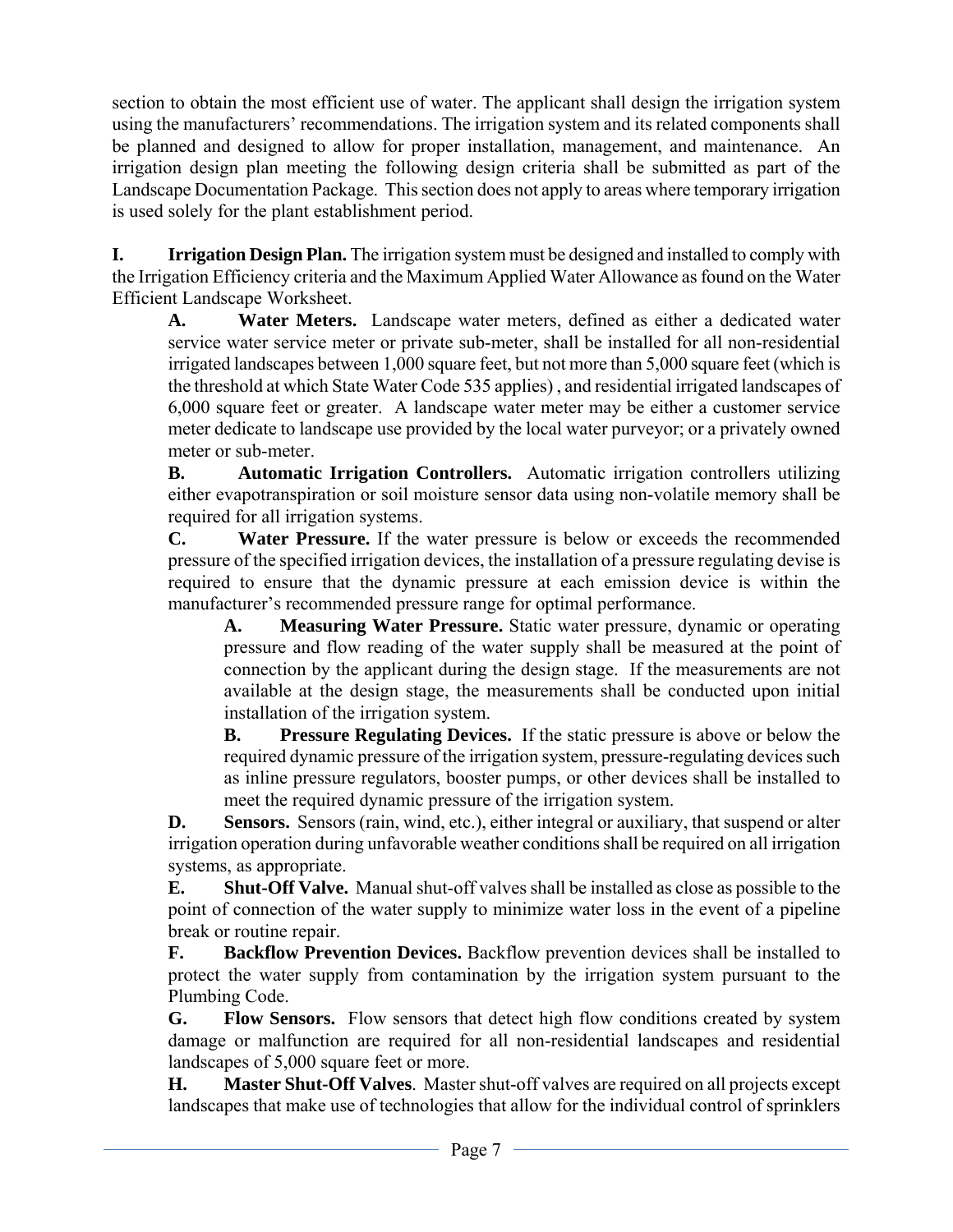that are individually pressurized in a system equipped with low pressure shut-down features.

**I. Water Runoff and Overspray.** The irrigation system shall be designed to prevent runoff, low head drainage, overspray or other similar conditions where irrigation water flows onto non-targeted areas, such as adjacent property, non-irrigated areas, hardscapes, roadways or structures.

**J. Soil Management.** Relevant information from the soil management plan, such as soil type and infiltration rate, shall be utilized when designing irrigation systems.

**K. Irrigation Devices.** All irrigation emission devices must meet the standard set in the American Society of Agricultural and Biological Engineers'/International Code Council's (ASABE/ICC) 802-2014 "Landscape Irrigation Sprinkler and Emitter Standard." All sprinkler heads installed in the landscape must document a distribution uniformity low quarter of 0.65 or higher using the protocol defined in ASABE/ICC 802-2014.

**L. Watering Mulched Planters.** Drip irrigation or low volume irrigation should be used in mulched plant areas to maximize water infiltration in the root zone.

**M. Check Valves.** Check valves or anti-drain valves are required on all sprinkler heads where low point drainage could occur.

**N. Narrow Planters.** Irrigated areas with a minimum width of 10 feet in any direction shall utilize irrigation devices that produce no water runoff or overspray.

**O. Overspray.** Overhead irrigation sprinklers may be located within 24 inches of a non-permeable surface provided that the non-permeable surface is designed and constructed to drain entirely to the landscape planter.

**P. Slopes.** Slopes greater than 25% shall not be irrigated at an application rate exceeding 0.75 inches per hour. This restriction may be modified if the Landscape Documentation Package clearly demonstrates that no runoff or erosion will occur.

**II. Hydrozones.** The design of the irrigation system shall conform to the hydrozones of the landscape design plan.

A. **Installation of a Separate Valve for Each Hydrozone.** Each valve should irrigate a hydrozone with similar site, slope, sun exposure, soil conditions and plant materials with similar water use. On the landscape and irrigation design plans, hydrozone areas shall be designated by number, letter, or other designation. On the irrigation design plan, designate the areas irrigated by each valve, and assign a number to each valve. Use this valve number in the Hydrozone Information Table found on the Water Efficient Landscape Worksheet.

**B. Sprinkler Head/Emitter Selection.** Sprinkler heads and other emission devices shall be selected based on the needs of the plant types within each hydrozone.

**C. Tree Irrigation.** Trees should be placed on separate valves from shrubs, groundcovers, and turf to facilitate the appropriate irrigation of trees. The mature size and extent of the root zone shall be considered when designing irrigation for the tree.

**D. Mixed Hydrozones.** Individual hydrozones that mix plants of moderate and low water use, or moderate and high water use may be allowed if the plant factor calculations are based on the proportions of the respective plant water uses and their plant factor; or if the plant factor of the higher water using plant is used for calculations. Individual hydrozones that mix high and low water use plants should be avoided.

### **III.** Irrigation Plan Submittal. The Irrigation Design Plan shall show:

**A.** The location and size of separate water meters for landscape;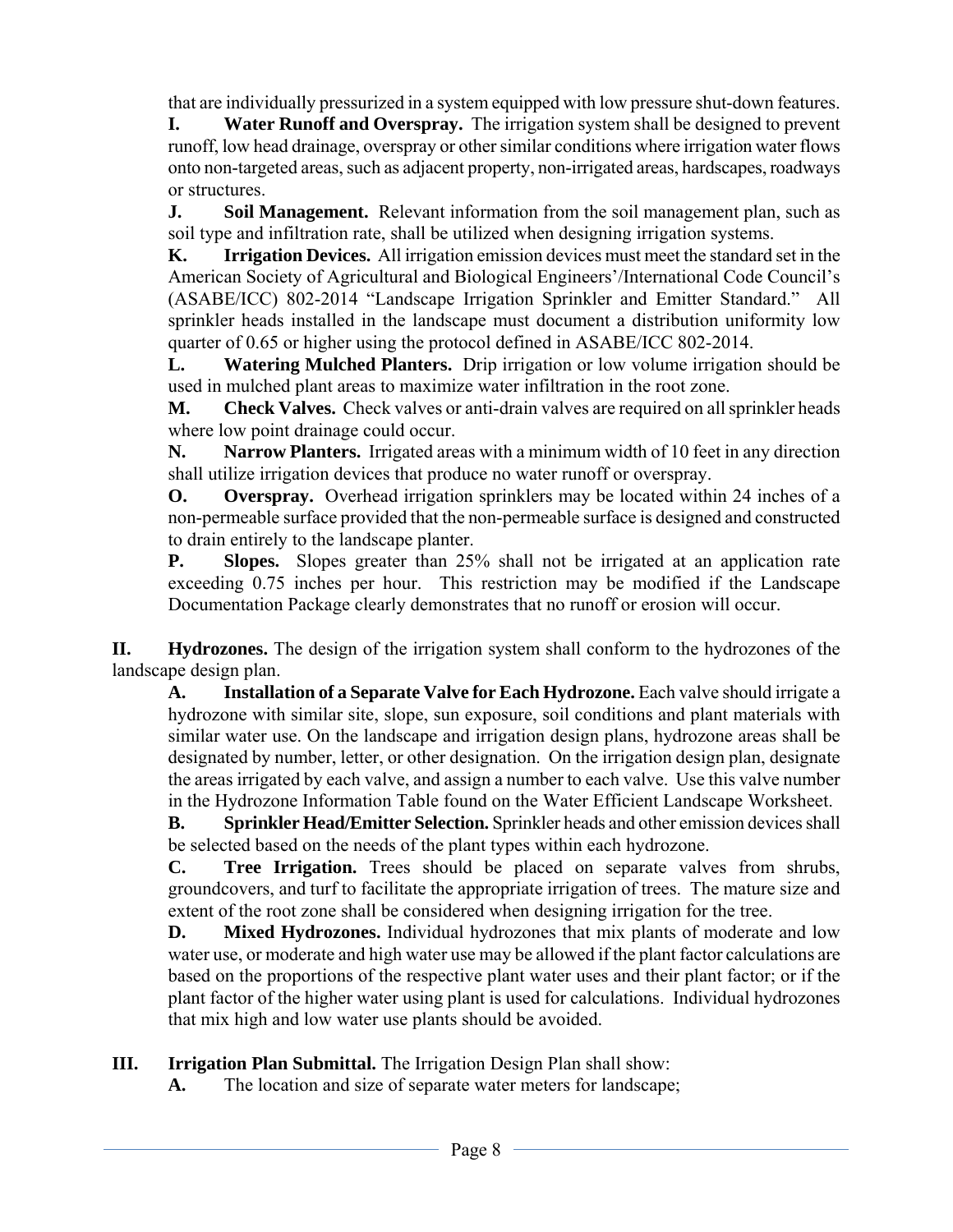**B.** The location, type and size of all components of the irrigation system, including controllers, main and lateral lines, valves, sprinkler heads, moisture sensing devices, rain switches, quick couplers, pressure regulators, and backflow prevention devices;

**C.** The static water pressure at the point of connection to the public water supply;

**D.** For each station, the flow rate expressed as gallons per minute, the application rate expressed as inches per hour, and the design operating pressure expressed as pressure per square inch.

**E**. The use of reclaimed, recycled, or gray water irrigation systems as applicable.

**F.** The irrigation design plan shall be drawn to scale on project base sheets in a clear and legible fashion. The plans shall be drawn to a scale which is appropriate for the size of the project and adequate to clearly identify each component of the plan. The smallest acceptable scale is one inch – 20 feet  $(1" = 20')$ .

### **SOILS ASSESSMENT**

**Soil Management Report.** In order to reduce water runoff and encourage healthy plant growth, a soil management report shall be submitted by the project applicant or his/her designee, as follows:

### **I. Soil Analysis.**

**A. Collection of Soil Samples.** Soil sampling shall be conducted in accordance with laboratory protocol, including protocols regarding adequate sampling depth for the intended plants.

**B. Certified Soils Laboratory.** Soil samples from the proposed planting areas shall be submitted to a certified soils laboratory for analysis and recommendations. The analysis must include soil texture, infiltration rate (determined by laboratory test or soil texture infiltration rate table), soil pH, total soluble salts, sodium, percent of organic matter, and recommendations.

**C.** Project sites with a gross area of 30,000 square feet or more shall conduct soil sampling at a ratio of one sample per 6,000 square feet of lot area.

**II. Soil Analysis Report Submittal.** The project applicant, or his/her designee, shall comply with one of the following:

**A.** Results of the soils samples shall be submitted with the Landscape Documentation Package, if the project does require significant grading; or

**B.** Results of the soils samples shall be submitted to the City with the Certificate of Completion.

**C.** The soil analysis report shall be made available in a timely manner to the professionals preparing the landscape design plans and irrigation design plans to make any necessary adjustments to the landscape design plans.

**D.** The project applicant, or his/her designee, shall submit documentation verifying implementation of soil analysis report recommendations to the local agency with Certificate of Completion.

### **GRADING PLAN**

**Grading Design Plan.** For the efficient use of water, grading of a project site shall be designed to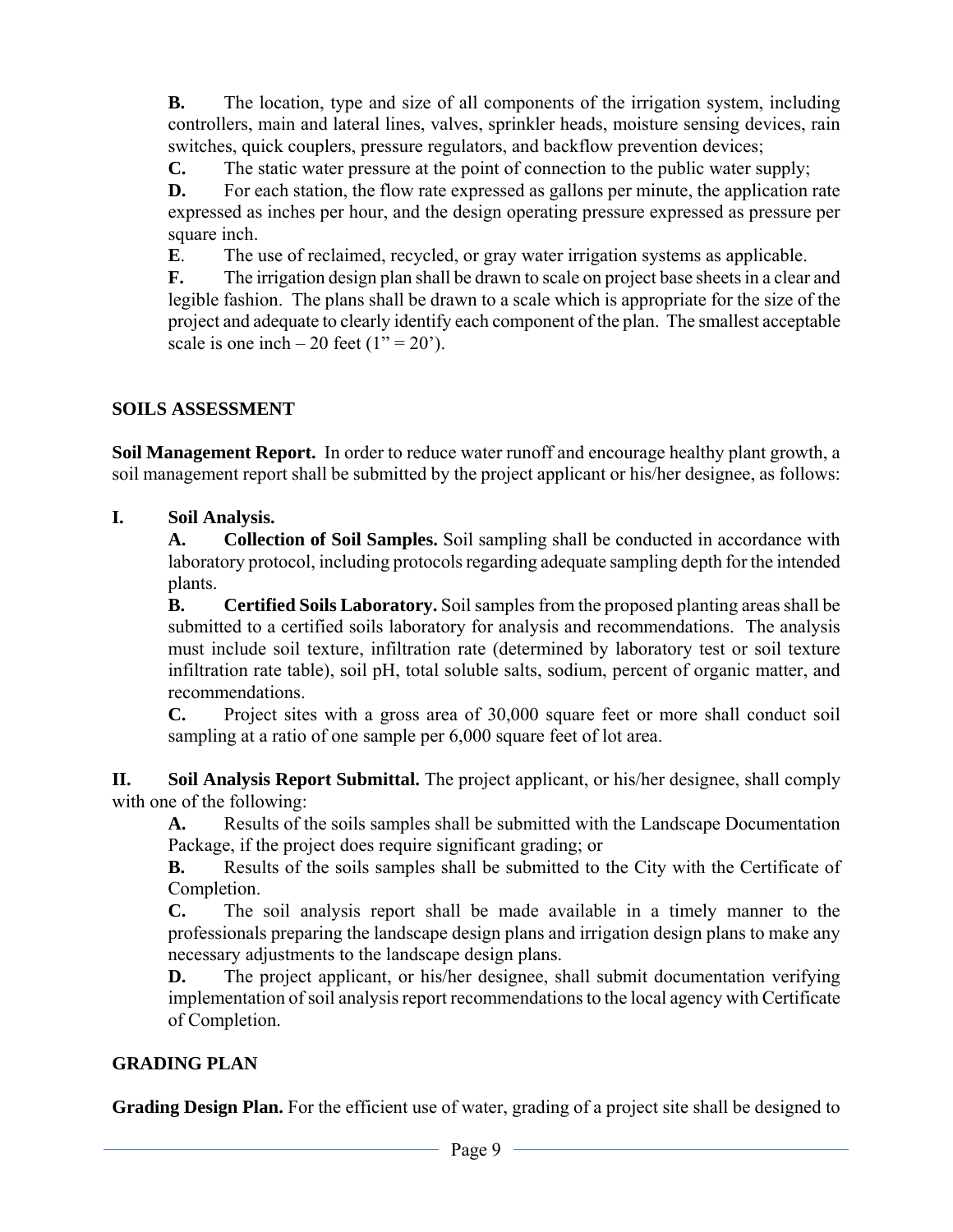minimize soil erosion, runoff, and water waste. A grading plan shall be submitted as part of the Landscape Documentation Package. A grading plan prepared by a civil engineer for another local agency as part of the plan check process satisfies this requirement.

**I. Grading Plan Detail.** The grading plan shall indicate finished configurations and elevations of the landscape. The grading plan shall be drawn to scale on project base sheets in a clear and legible fashion. The plans shall be drawn to a scale which is appropriate for the size of the project and adequate to clearly identify each component of the plan. The smallest scale that may be used is one inch – 20 feet  $(1^{\prime\prime}=20^{\prime})$ .

**A.** Grading Plan Design. To prevent excessive erosion and runoff, grading plans shall be designed:

1. To a finished grade that eliminate the potential of runoff from irrigation and rainfall, and does not allow drainage to adjacent private properties;

2. To avoid to the extent feasible the disruption of natural drainage patterns and undisturbed soil; and

**3.** To avoid to the extent feasible soil compaction in landscape areas.

- **B.** Elements Required on the Grading Plan. The elements shall be detailed on the project plan:
	- 1. Height of graded slopes;
	- 2. Contour elevations with spacing shown at no greater than five feet (5');
	- 3. Drainage patterns;
	- 4. Pad elevations;
	- 5. Finish grade; and
	- 6. Stormwater retention improvements, if applicable.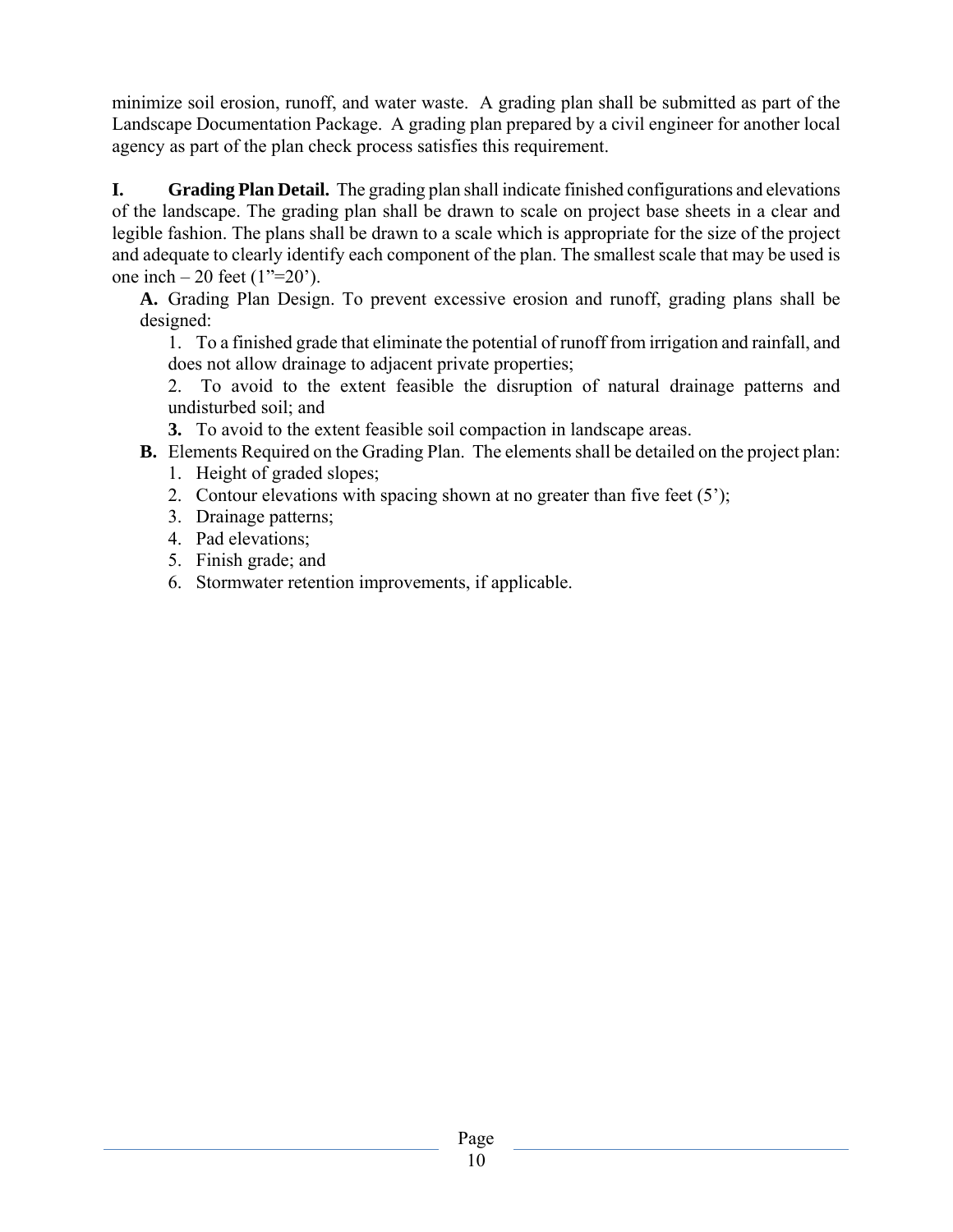### **STORMWATER MANAGEMENT AND RAINWATER RETENTION**

**I. Stormwater Management.** Stormwater management practices are implemented to minimize runoff and increase infiltration which recharges groundwater and improves water quality. Implementing stormwater best management practices into the landscape and grading design plans to minimize runoff and to increase on-site rainwater retention and infiltration is encouraged.

**A.** All planted landscape areas are required to have friable soil to maximize water retention and infiltration.

**B.** Landscape areas should be designed for capture and infiltration capacity that is sufficient to prevent runoff from impervious surfaces (i.e. roof and paved areas) from either the one inch, 24 hour rain event, or (2) the 85th percentile, 24-hour rain event, and/or additional capacity as required by any applicable local, regional, state or federal regulation.

**C.** Storm water projects should incorporate the following elements to improve on-site storm water and dry weather runoff capture and use:

- 1. Design and construct impervious surfaces, such as driveways, so that water drains to planting areas.
- 2. Minimize impervious surfaces such as paved areas, roof and concrete driveways.
- 3. Minimize water runoff by incorporating pervious or porous surfaces such as gravel, permeable pavers or blocks, or pervious or porous concrete.
- 4. Incorporate rain gardens, cisterns, and other rain harvesting or catchment systems.
- 6. Incorporate infiltration beds, swales, basins and drywells to capture storm water and dry weather runoff and increase percolation into the soil.
- 7. Construct wetlands and ponds that to retain, equalize excess flow, and filter pollutants.

**D.** Stormwater management plan shall be drawn to scale on project base sheets in a clean and legible fashion. The plans shall be drawn to a scale which is appropriate for the size of the project and adequate to clearly identify each component of the plan. The smallest acceptable scale that may be used is one inch equals 20 feet  $(1" = 20')$ .

### **PUBLIC EDUCATION**

All model homes shall incorporate water efficient landscaping pursuant to the Section 8600 of the Lakewood Municipal Code and the guidelines contained in this packet. Model homes shall include signs and written information demonstrating the principles of the water efficient landscaping installed at the model home site.

Signs shall be used to identify the model as an example of a water efficient landscape featuring elements such as hydrozones, irrigation equipment, and others components that contribute to the overall water efficient theme. Signage may include information about compliance with applicable water conservation in landscaping requirements, information on the landscape designer or landscape contractor, benefits and cost advantages of using water conserving landscapes. Information shall be provided to home purchasers about designing, installing, managing, and maintaining water efficient landscapes.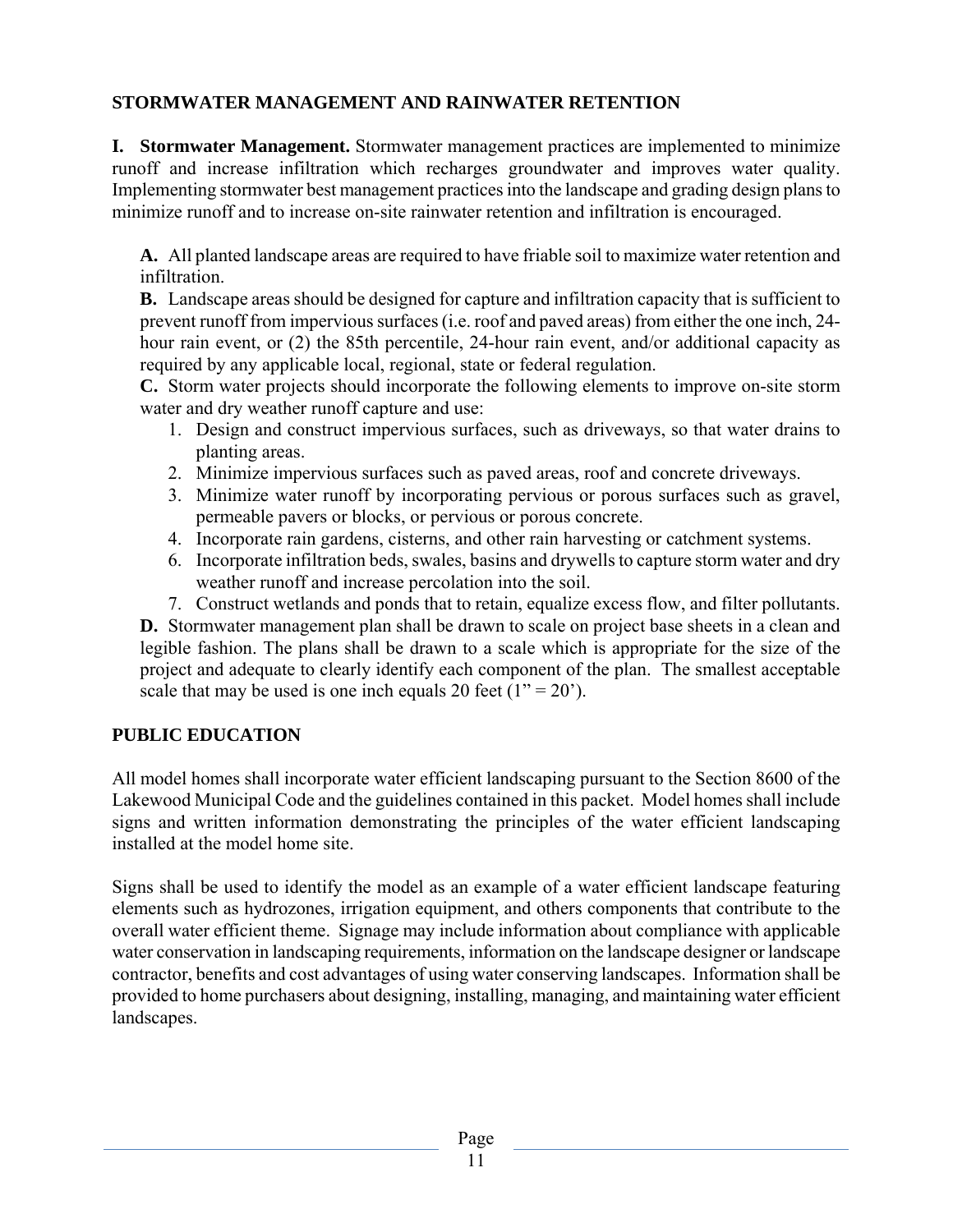### **IRRIGATION SCHEDULE**

**Irrigation Schedule.** An irrigation schedule shall be submitted with the Landscape Documentation Package. The irrigation schedule shall provide at a minimum: an irrigation program with a minimum four-season water schedule; and run time and frequency (days per week) of irrigation for each station. A copy of the irrigation schedule shall be maintained at the subject site. Irrigation schedules shall be developed, managed and evaluated to utilize the minimum amount of water required to maintain plant health.

**A. Irrigation Schedule Criteria.** Irrigation schedules shall meet the following criteria:

**1. Automatic Irrigation Controller.** Irrigation scheduling shall be regulated by automatic irrigation controllers that operate using either evapotranspiration or soil moisture data. Parameters used to set the automatic controller shall be developed and submitted for each of the following:

- **a)** The plant establishment period;
- **b)** The established landscape; and
- **c)** Temporarily irrigated areas.

**2. Schedule for Overhead Irrigation.** Overhead irrigation should be scheduled based on the watering times established in the City of Lakewood Water Conservation Ordinance and the existing water supply stage determined by the Lakewood City Council.

**3. Irrigation Schedule Compliance with Estimated Total Water Use.** The implementation of the irrigation schedule requires consideration of irrigation run times, emission device, flow rate, and current reference evapotranspiration, so that applied water meets the Estimated Total Water Use (ETWU). Total annual applied water shall be less than or equal to Maximum Applied Water Allowance (MAWA). Actual irrigation schedules shall be regulated by automatic irrigation controllers using current reference evapotranspiration data (e.g., CIMIS) or soil moisture sensor data.

**4. Station Setting Criteria.** Each irrigation schedule shall consider all of the following factors for each station:

- **a)** Irrigation interval (days between irrigation) or days to irrigate;
- **b)** Irrigation run times (hours or minutes per irrigation event). Run time shall be limited to avoid runoff;
- **c)** Number of cycle starts required for each irrigation event to avoid runoff;
- **d)** Amount of applied water scheduled to be applied on a monthly basis;
- **e)** Application rate setting;
- **f)** Root depth setting;
- **g)** Plant type setting;
- **h)** Soil type;
- **i)** Slope factor setting;
- **j)** Shade factor setting; and
- **k)** Irrigation uniformity or efficiency setting.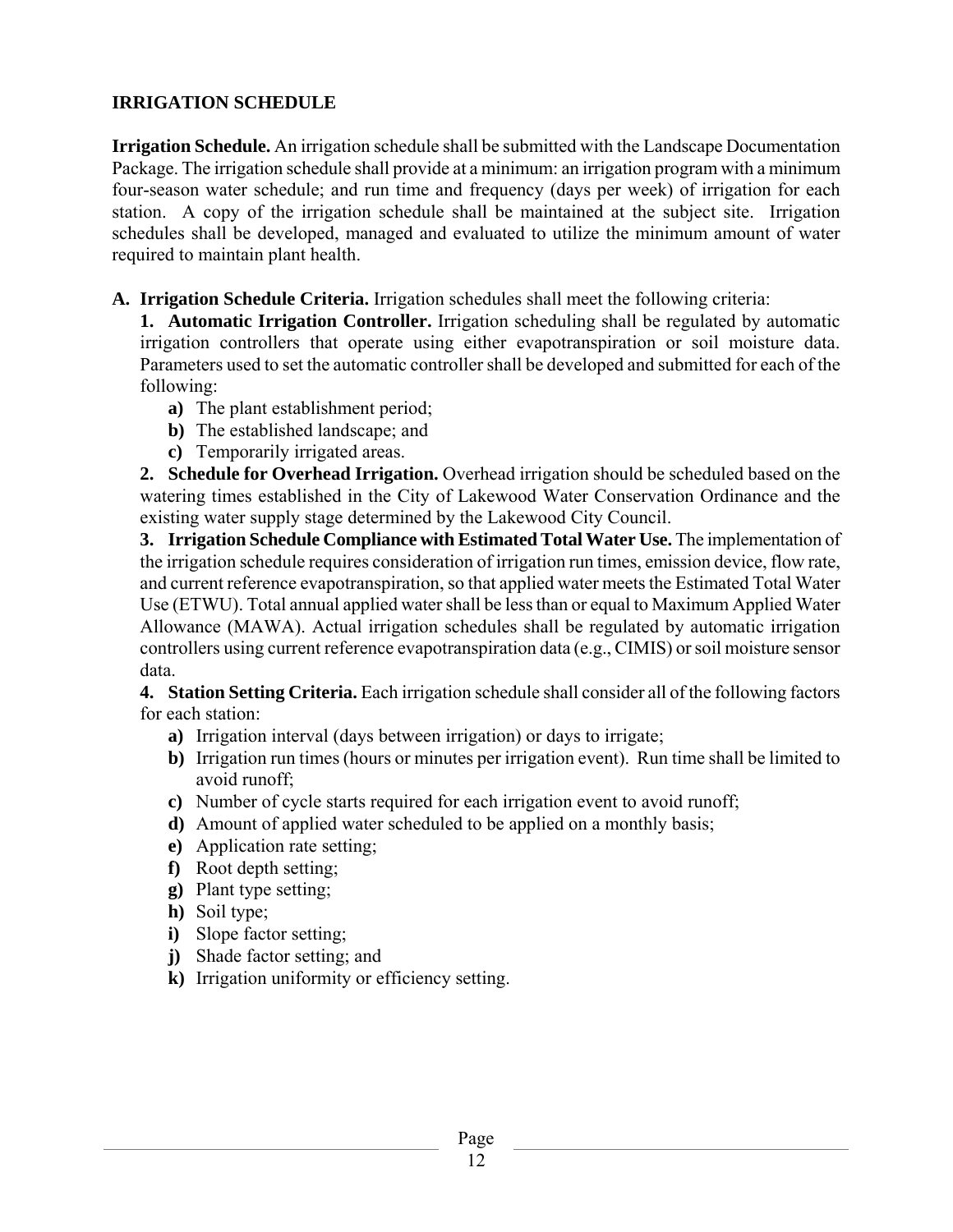### **IRRIGATION AUDIT, IRRIGATION SURVEY, OR IRRIGATION WATER USE ANALYSIS**

An irrigation audit is an in-depth evaluation of the performance of an irrigation system conducted by a Certified Landscape Irrigation Auditor. Irrigation audits include inspections, system tune-ups, system tests for distribution uniformity or emission uniformity, reporting overspray or runoff, and preparation of an irrigation schedule. Irrigation audits must be conducted in a manner consistent with the Irrigation Association's Landscape Irrigation Auditor Certification.

An irrigation survey is an evaluation of an irrigation system that is less detailed than an irrigation audit. An irrigation survey includes, but is not limited to: inspection, system test, and written recommendations to improve performance of the irrigation system.

An irrigation water use analysis is a review of water use data based on meter readings and billing data.

**A.** All landscape irrigation audits shall be conducted by a third party certified landscape irrigation auditor. Landscape audits shall not be conducted by the person who designed the landscape or installed the landscape.

**B.** For project sites with a gross area of 30,000 square feet irrigation audits shall be conducted at a ratio of one sample per 6,000 square feet of lot area.

**C.** Landscape audits shall be prepared for new construction and rehabilitated landscape projects installed after December 1, 2015 for the following:

 1. New development projects with an aggregate landscape area equal to or greater than 500 square feet and which require a building or landscape permit, plan check or design review.

 2. Rehabilitated landscape projects with an aggregate landscape area equal to or greater than 2,500 square feet and which require a building or landscape permit, plan check, or design review.

 3. Existing landscapes where the City has by mutual agreement designated another agency to implement some or all of the requirements contained in this Chapter.

 4. Existing landscapes installed before December 1, 2015 and which are over one acre in size.

 5. Existing landscapes where water is wasted as a result of inefficient landscape irrigation due to water runoff from leaving the target landscape due to low head drainage, overspray, or other similar conditions where water flows onto adjacent property, non-irrigated areas, walks, roadways, parking lots, or structures.

 6. Landscapes located in cemeteries as specified by Governor's Executive Order EO B-29- 15.

**D.** A Water Use Analysis shall be prepared for existing landscapes that were installed before December 1, 2015, are over one acre in size, and which have a dedicated water meter. The Water Use Analysis shall evaluate water use and provide recommendations as necessary to reduce landscape water use to a level that does not exceed the Maximum Applied Water Allowance for existing landscapes. The Maximum Applied Water Allowance (MAWA) for such landscapes shall be calculated as:  $MAWA = (0.8)(ETo)(LA)(0.62)$ .

**E.** An Irrigation Survey shall be prepared for existing landscapes that were installed before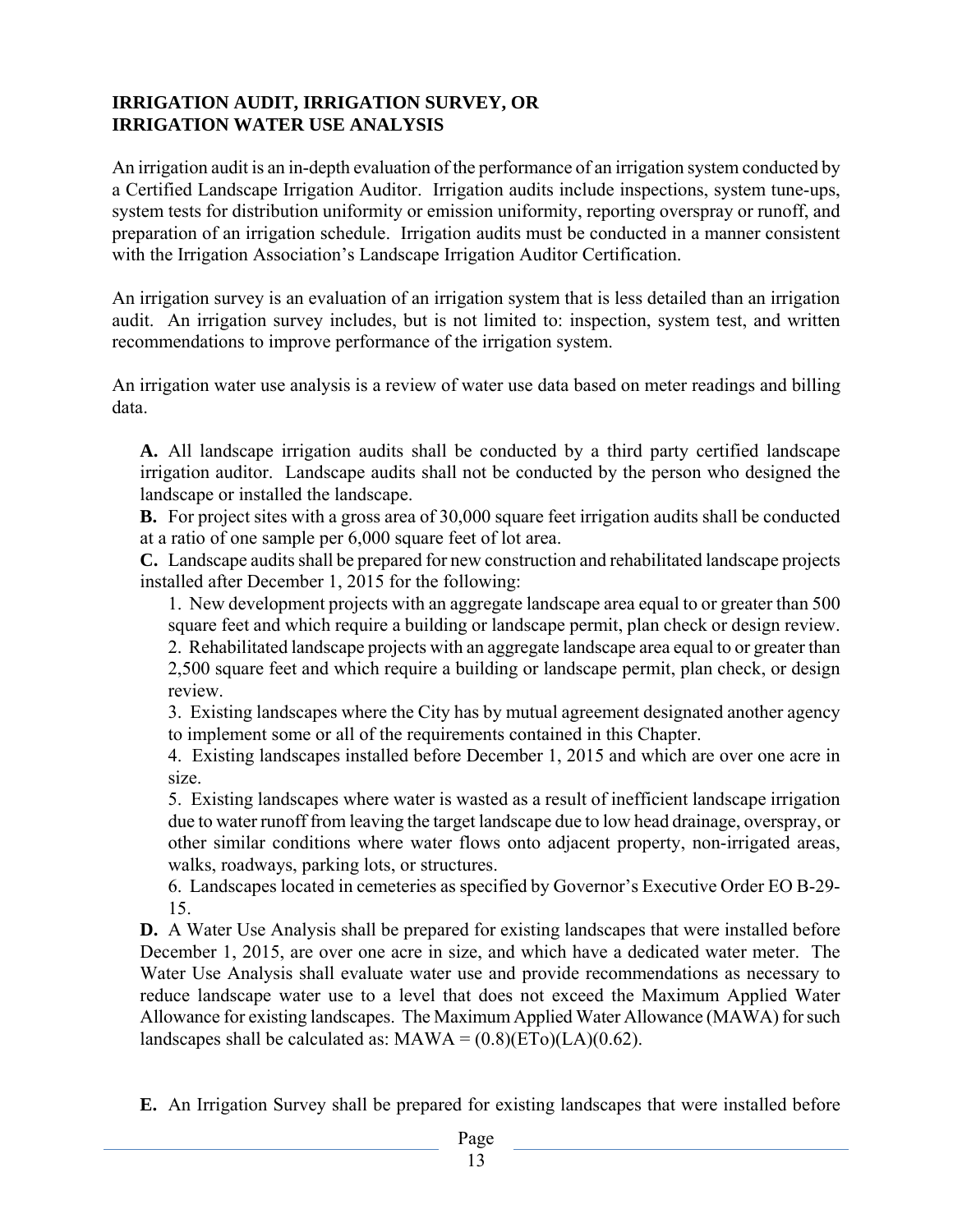December 1, 2015, are over one acre in size, and which do not have a dedicated water meter. The Irrigation Survey shall evaluate water use and provide recommendations as necessary in order to prevent water waste.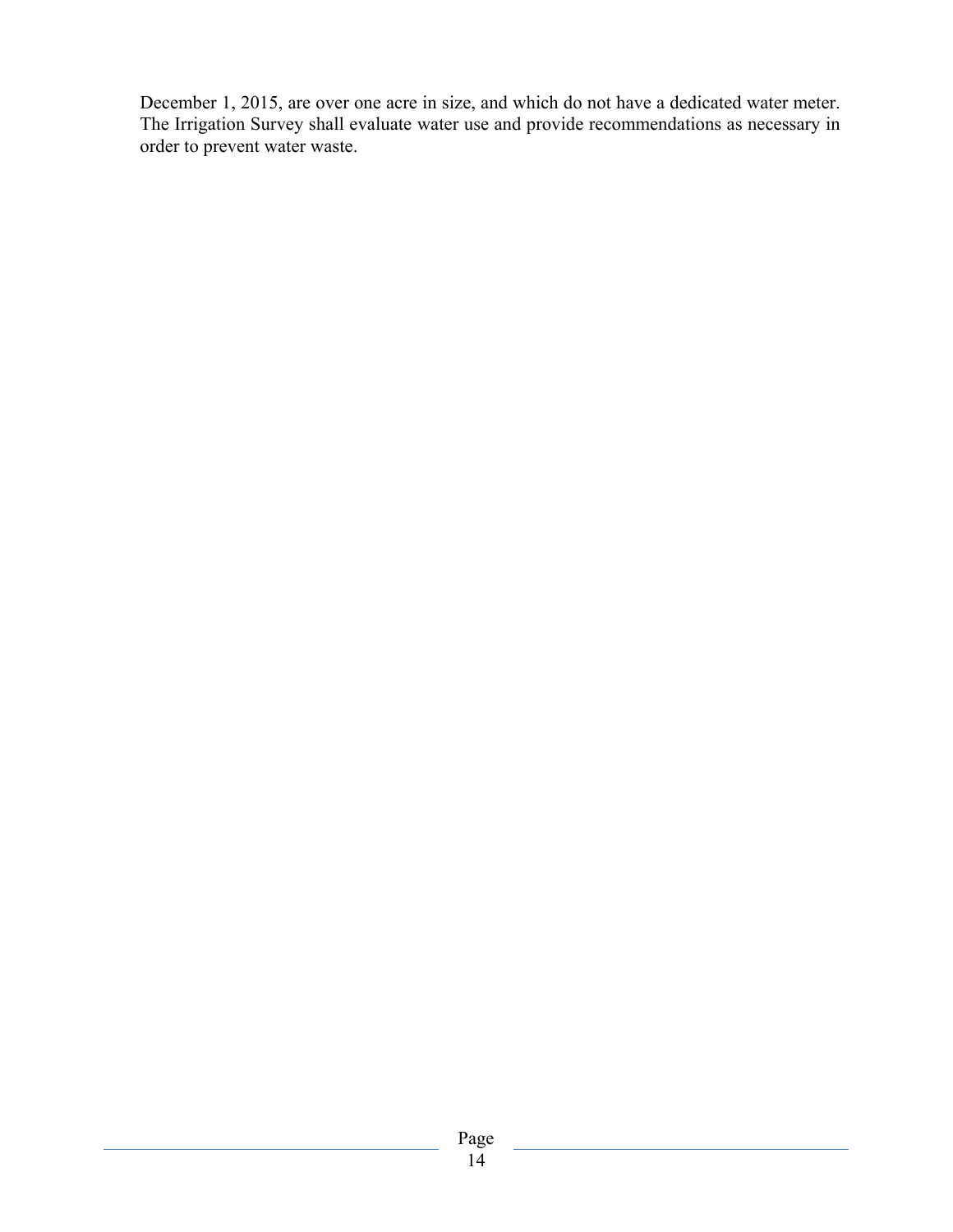# **CERTIFICATE OF COMPLETION**

**Certificate of Completion.** Upon completion of the installation of the landscape, the designer shall certify that the landscape complies with all the requirements of the City of Lakewood Water Conservation in Landscaping Ordinance and the requirements as stated in the Rules, Regulations and Procedures for the Implementation of the ordinance. The Certificate of Completion shall be submitted to the City of Lakewood Community Development Department and shall include:

- **A.** Certificate of Completion Supporting Documents. The certificate and the supporting documents listed below shall be submitted prior to the final approval of the project completion.
- **B.** Irrigation Schedule. Submit irrigation scheduling parameters used to set the controller (may be included with the Irrigation Plan and Details).
- **C.** Landscape and Irrigation Maintenance Schedule.
	- 1. Landscapes shall be maintained to ensure water use efficiency.
	- 2. A regular maintenance schedule shall include, but not be limited to, routine inspection; adjustment and repair of the irrigation system and its components; aerating and dethatching of turf areas; replenishing mulch; fertilizing; pruning; weeding in all landscape areas, and removing obstructions to sprinklers and emitters.
	- 3. Repair of all irrigation equipment shall be done with the originally installed components or their equivalents.
	- 4. Project applicants are encouraged to implement sustainable or environmentally-friendly practices for overall landscape maintenance.
	- 5. The results of the soils assessment and grading plan shall be submitted with the Certificate of Completion, if not initially submitted with the Landscape Documentation Package, unless the grading plan was prepared by a civil engineer for another local agency as part of the plan check process.
	- 6. If significant changes occurred in the field during construction, a Landscape Documentation Package that reflects the "as-built" conditions shall be submitted with the Certificate of Completion for review and approval.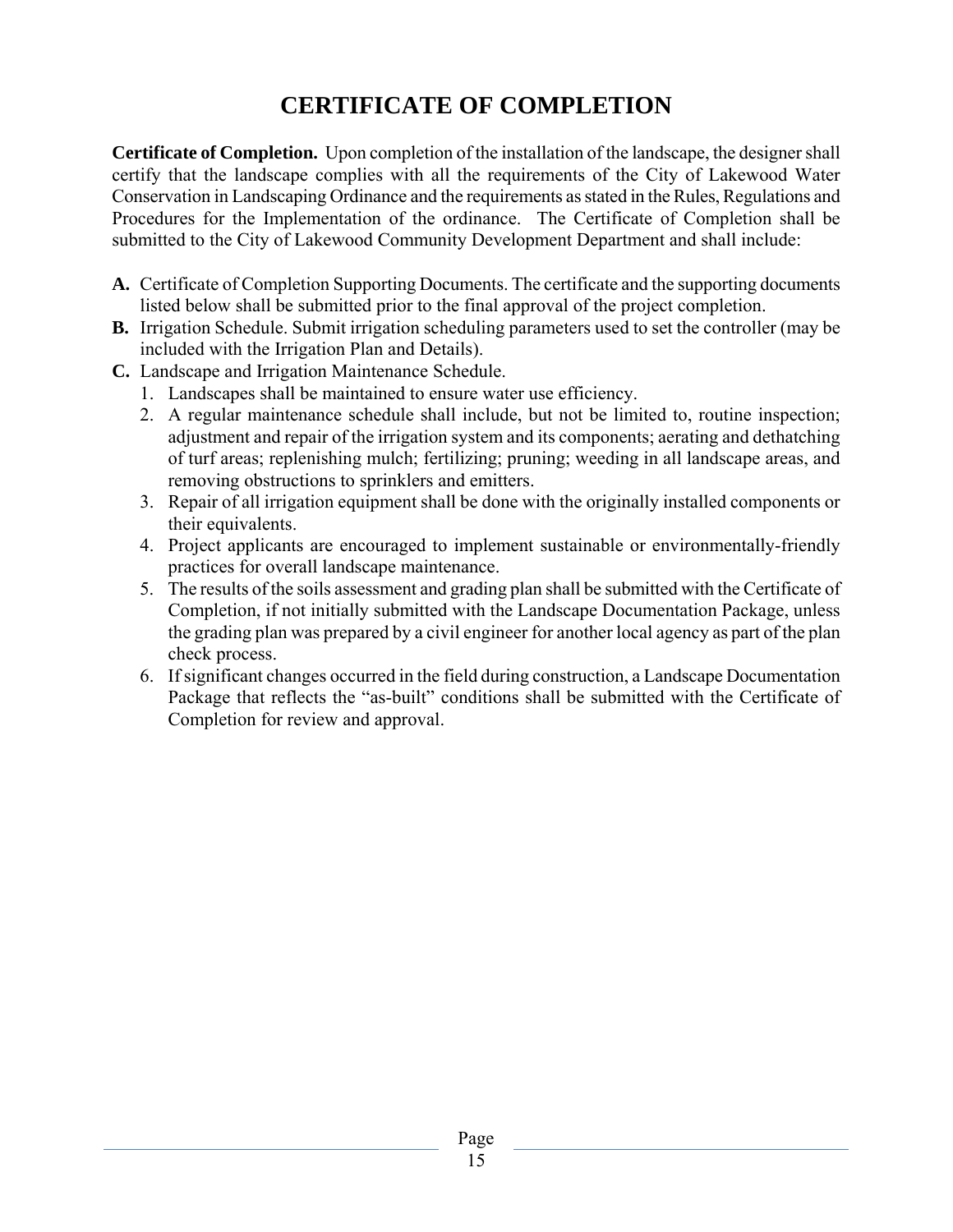### **WATER EFFICIENT LANDSCAPE WORKSHEET - INSTRUCTIONS**

The Water Efficient Landscape Worksheet is a required element of the Landscape Documentation Package. This worksheet will assist the applicant in determining the Maximum Applied Water Allowance (MAWA) and the Estimated Total Water Use (ETWU) for the landscape project. The Water Efficient Landscape Worksheet is located in the Appendices. Instructions for completing the Water Efficient Landscape Worksheet are shown below. The information obtained from the hydrozone information table is used to calculate the MAWU and the ETWU.

### **STEP 1: Complete the Hydrozone Information Table**

Complete the hydrozone information table for each hydrozone. A Hydrozone is a portion of the landscaped area having plants with similar water needs: low; moderate; high; or mixed- low and moderate, and moderate and high. Enter the Plant Water Use Factor for each hydrozone. If you are unsure specifically which Plant Water Use Factor number to cite within a range, use the average number.

| Water needs of plants   | Plant Factor              | Plant Factor |
|-------------------------|---------------------------|--------------|
| in hydrozone            | Range                     | Average      |
| Very Low Water Use      | $0$ to $0.1$              | 0.05         |
| Low Water Use           | $0.1$ to $0.3$            | 0.2          |
| Moderate Water Use      | $0.4 \text{ to } 0.6$     | 0.5          |
| High Water Use          | $0.7 \text{ to } 1.0$     | 0.8          |
| Special Landscape Areas | (shall not exceed $1.0$ ) | Varies       |

To determine if a plant's water usage is very low, low, moderate, or high Refer to the Water Use Classification of Landscape Species (WUCOLS) published by the University of California Cooperative Extension http://ucanr.edu/sites/WUCOLS/.

A Guide to Estimating Irrigation Water Needs of Landscape Plantings in California August 2000 published by University of California Cooperative Extension, California Department of Water Resources. This publication is available at http://www.water.ca.gov/wateruseefficiency/publications/ or by writing the California Department of Water Resources:

California Department of Water Resources Bulletins and Reports P. O. Box 942836 Sacramento, California 94236-0001

Hydrozones that include a mix plants of moderate and low water use, or moderate and high water use, are allowed if:

1) Plant factor calculation is based on the proportions of the respective plant water uses and their plant factor; or

2) The plant factor of the highest water using plant is used for the calculation.

3) Avoid placing low -and high- water use plants within the same hydrozone.

Special Landscape Areas (SLA) are areas dedicated solely to edible plants, recreational areas, or are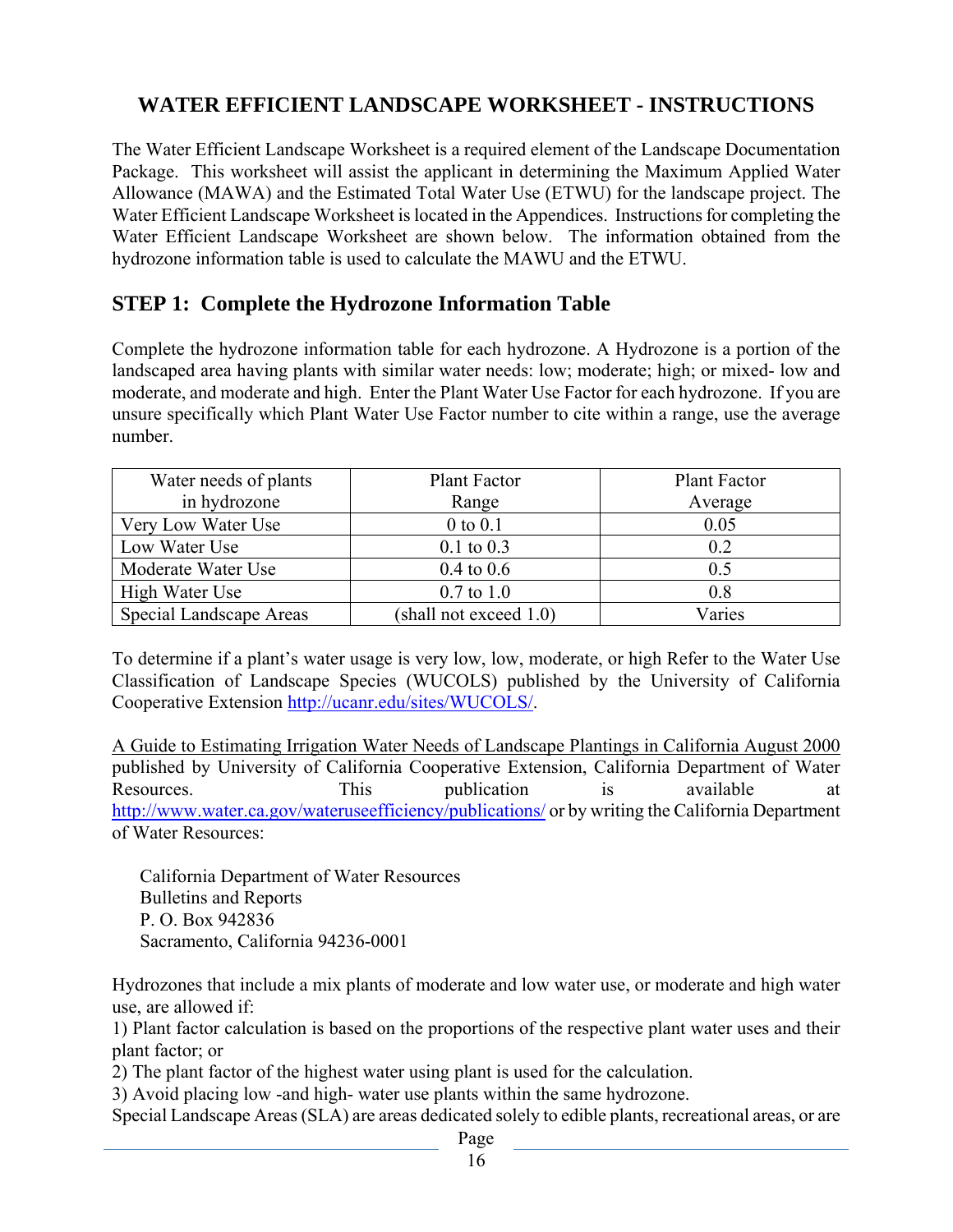areas that irrigated with reclaimed (recycled) water, or water features using reclaimed (recycled) water. The Hydrozone Information Table also requires information on the method of irrigation (such as spray, rotor, bubbler, drip irrigation, etc.) for each hydrozone.

## **STEP 2: Calculate the Maximum Applied Water Allowance (MAWA)**

These water calculations apply to certain new and rehabilitation projects, as well as landscapes installed prior to January 1, 2010 and which are over one (1) acre in area (upon written notice to conduct a water audit on the landscape area).

Formula to calculate Maximum Applied Water Allowance (MAWA):

# $MAWA = (ETo)$  x  $(CF)$  x  $((ETAF X LA) + (0.3 X SLA))$

Formula to calculate Maximum Applied Water Allowance (MAWA) inserting factors:

**MAWA** = 
$$
(47.37)
$$
 x  $(0.62)$  x  $((0.7 \times LA) + (0.3 \times SLA))$   
ETo for Lakewood

|                          | <b>TERMS</b>                         |                   |                     |  |  |  |  |  |  |  |  |
|--------------------------|--------------------------------------|-------------------|---------------------|--|--|--|--|--|--|--|--|
| <b>Abbreviation</b>      | <b>Definition</b>                    | Factor            | <b>Comments</b>     |  |  |  |  |  |  |  |  |
| <b>MAWA</b>              | Maximum Applied Water                |                   |                     |  |  |  |  |  |  |  |  |
|                          | Allowance                            |                   |                     |  |  |  |  |  |  |  |  |
| ETo                      | Reference Evapotranspiration         | 47.37             | See Appendices      |  |  |  |  |  |  |  |  |
| CF                       | Conversion Factor to gallons         | 0.62              |                     |  |  |  |  |  |  |  |  |
| <b>ETAF</b>              | <b>Evapotranspiration Adjustment</b> | 0.45              |                     |  |  |  |  |  |  |  |  |
|                          | Factor                               |                   |                     |  |  |  |  |  |  |  |  |
| LA                       | Landscape Area                       | square footage of |                     |  |  |  |  |  |  |  |  |
|                          |                                      | the landscape     |                     |  |  |  |  |  |  |  |  |
|                          |                                      | project           |                     |  |  |  |  |  |  |  |  |
| <b>SLA</b>               | Special Landscape Area               | square footage of | See step 1 for list |  |  |  |  |  |  |  |  |
|                          |                                      | special landscape |                     |  |  |  |  |  |  |  |  |
|                          |                                      | areas in project  |                     |  |  |  |  |  |  |  |  |
| <b>Additional Water</b>  |                                      | 0.3               |                     |  |  |  |  |  |  |  |  |
| <b>Allowance for SLA</b> |                                      |                   |                     |  |  |  |  |  |  |  |  |

*Example:* 

A landscape project is 32,000 square feet in area includes additional 2,000 square feet of Special Landscape Area (See list in step 1). Using this example, the MAWA is calculated as follows:

 $MAWA = (47.37) \times (0.62) \times ((0.45 \times 25,000) + (0.3 \times 2,000))$  $MAWA = 348,027$  gallons per year **STEP 3: Calculate the Estimated Total Water Use (ETWU)**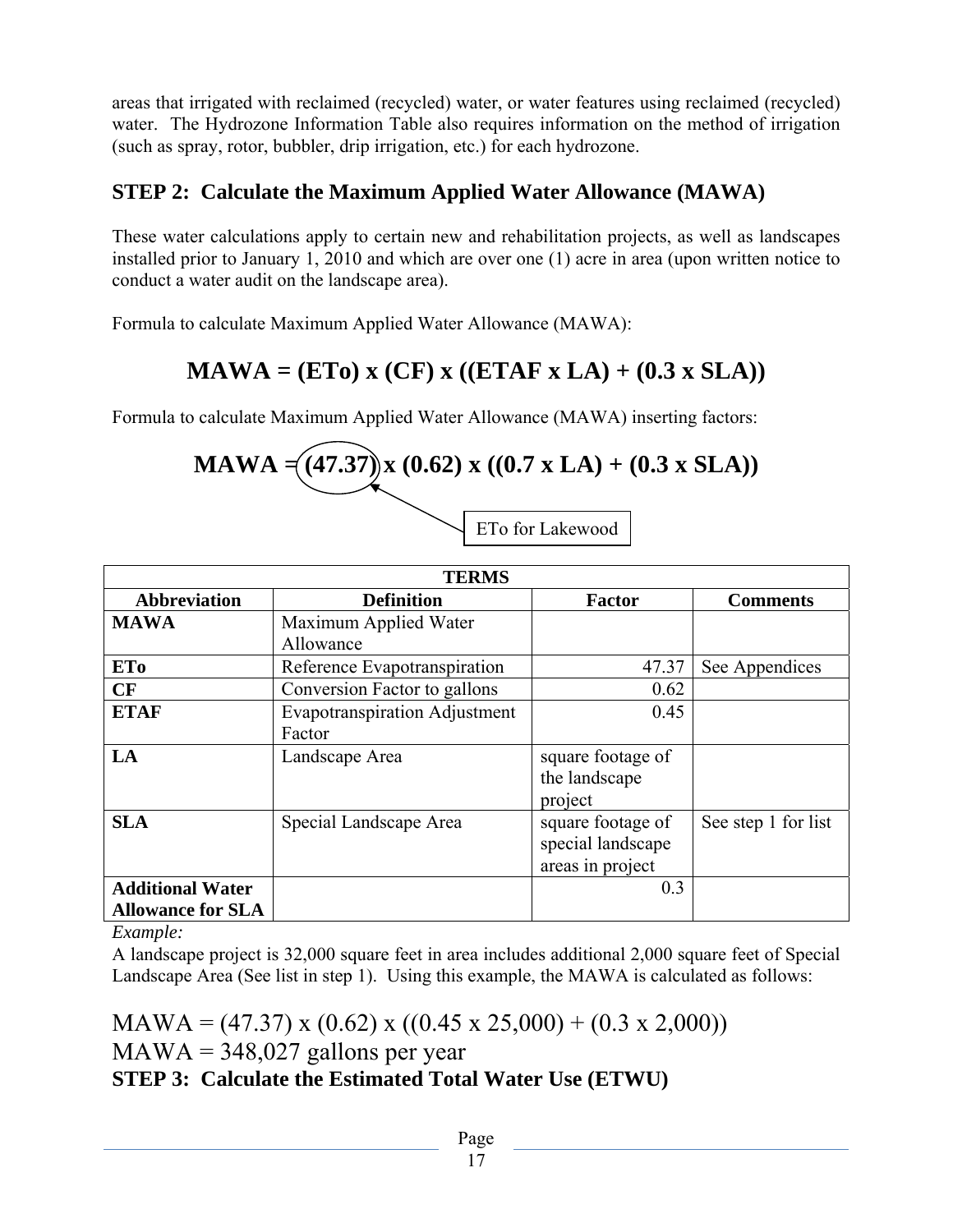These water calculations apply to certain new and rehabilitation projects, as well as landscapes installed prior to January 1, 2010 and which are over one (1) acre in area (upon written notice to conduct a water audit on the landscape area).

Formula to calculate Estimated Total Water Use (ETWU):

# $ETWU = (ETo) x (CF) x ((Sum of (PF X HA)/IE) + SLA)$

Formula to calculate Total Water Use (ETWU) inserting factors:

# **ETWU** =  $((47.37)$  **x**  $(0.62)$  **x**  $((Sum of (PF X HA)/IE) + SLA)$ ETo for Lakewood

| <b>TERMS</b>                         |                                  |                       |                     |  |  |  |  |  |  |  |
|--------------------------------------|----------------------------------|-----------------------|---------------------|--|--|--|--|--|--|--|
| <b>Abbreviation</b>                  | <b>Definition</b>                | <b>Factor</b>         | <b>Comments</b>     |  |  |  |  |  |  |  |
| <b>ETWU</b>                          | <b>Estimated Total Water Use</b> |                       |                     |  |  |  |  |  |  |  |
| <b>ETo</b>                           | Reference Evapotranspiration     | 47.37                 | See Appendices      |  |  |  |  |  |  |  |
| CF                                   | Conversion Factor to gallons     | 0.62                  |                     |  |  |  |  |  |  |  |
| PF                                   | <b>Plant Factor</b>              |                       |                     |  |  |  |  |  |  |  |
| <b>HA</b><br>Hydrozone Area          |                                  | square footage of the |                     |  |  |  |  |  |  |  |
|                                      |                                  | landscape project     |                     |  |  |  |  |  |  |  |
| $IE^1$                               | Irrigation Efficiency            | 0.71                  | minimum required    |  |  |  |  |  |  |  |
| Special Landscape Area<br><b>SLA</b> |                                  | square footage of     | See step 1 for list |  |  |  |  |  |  |  |
|                                      |                                  | special landscape     |                     |  |  |  |  |  |  |  |
|                                      |                                  | areas in project      |                     |  |  |  |  |  |  |  |

<sup>1</sup>Irrigation Efficiency (IE) is defined as the measurement of the amount of water beneficially used by plants, divided by the amount of water applied. Not all water applied to landscapes is used by plants. Some water is lost due to runoff, wind spray, or deep percolation. IE is derived from the measurements and estimates of irrigation system characteristics and management practices. The minimum acceptable IE for the purposes of these submittal procedures is 0.71. Greater irrigation efficiency may be achieved from irrigations systems that are well designed and that well maintained. For more information on IE, see Chapter 5 of A Guide to Estimating Irrigation Water Needs of Landscape Plantings in California August 2000.

### *Example:*

Calculating for plant factor by hydrozone area is dependent on the number of hydrozones in a landscape project, plant factors, hydrozone square footage, and any Special Landscape Areas. In sample table below the sum of PF x HA is 6,200. SLA is added after the sum of PF x HA is calculated.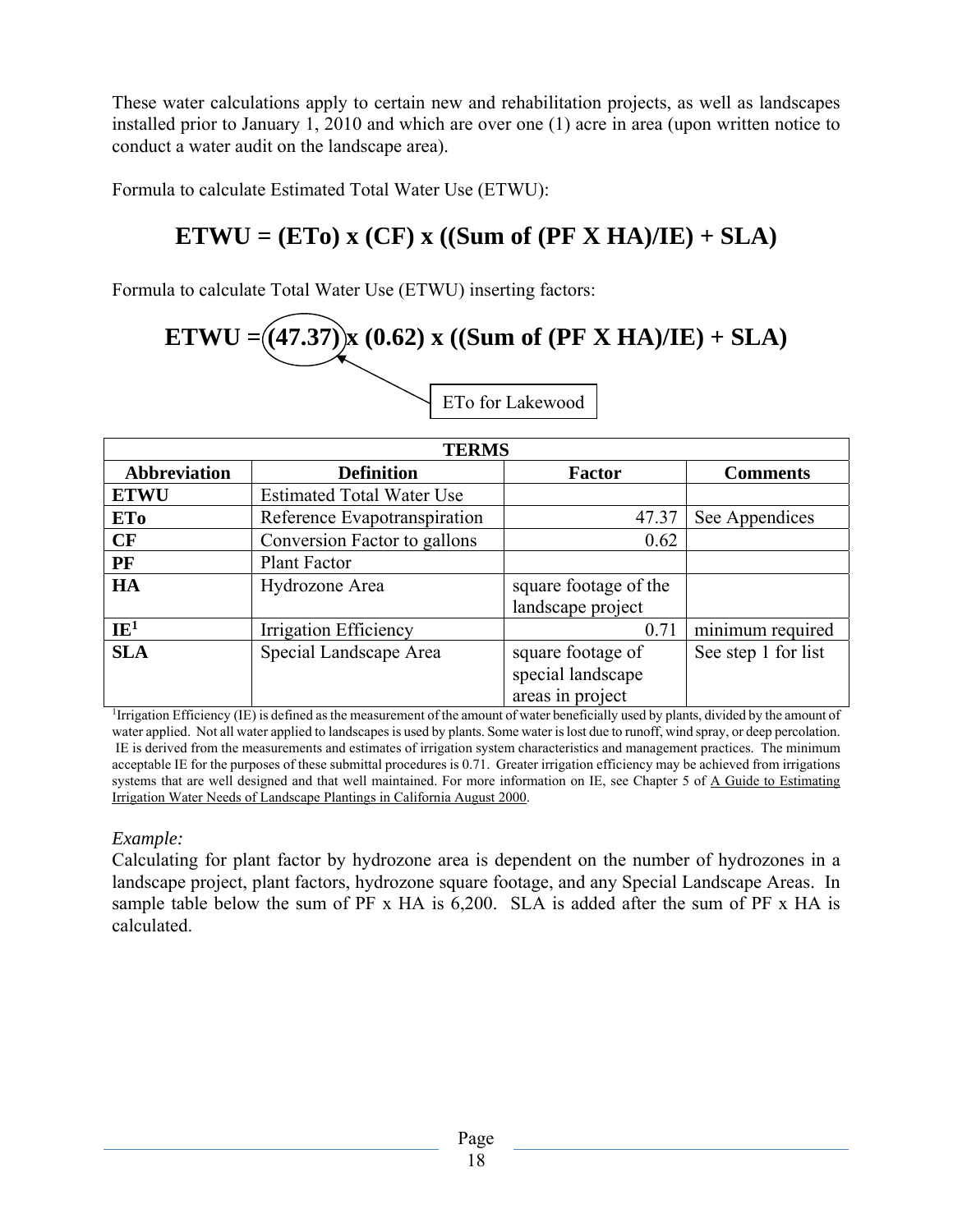| Hydrozone      | Plant Water Use       | <b>Plant Factor</b> | Hydrozone Area  | PF x HA |
|----------------|-----------------------|---------------------|-----------------|---------|
| Number         | (Low, Moderate, High) | $\mathrm{PF}$       | (HA)            |         |
|                | High                  | 0.8                 | 1,000           | 800     |
|                | Moderate              | 0.5                 | 2,000           | 1,000   |
|                | Low                   | 0.2                 | 5,000           | 1,000   |
| $\overline{4}$ | Low                   | 0.2                 | 8,000           | 1,600   |
|                | Low                   | 0.2                 | 9,000           | 1,800   |
|                |                       |                     | Sum of PF x HA: | 6,200   |
| 6              | <b>SLA</b>            | 1.0                 | 2,000           | 2,000   |

**Sample Hydrozone Table: Plant Factor Calculation by Hydrozone Area** 

Using this sample the ETWU formula appears as:

ETWU = (47.37) x (0.62) x (6,200)/0.71) + 2,000)  $ETWU = 315,204$  gallons per year

### **STEP 4: Comparing the Estimated Total Water Use with the Maximum Applied Water Allowance**

Any plant may be used in the landscape, providing the Estimated Total Water Use (ETWU) in the landscape area does not exceed the Maximum Applied Water Allowance (MAWA). Compare the project's Maximum Applied Water Allowance to the Estimated Total Water Use. The plant plan is acceptable, if the Estimated Total Water Use is less than the Maximum Applied Allowance. If the estimated water use is higher than the allowance, then the applicant shall alter the plant plan to lower the estimated total water use.

The example above would meet the Water Conservation in Landscaping Ordinance criteria, because the Estimated Total Water Use of 315,204 gallons per year is 32,823 gallons lower than the Maximum Applied Water Allowance of 348,027 gallons per year.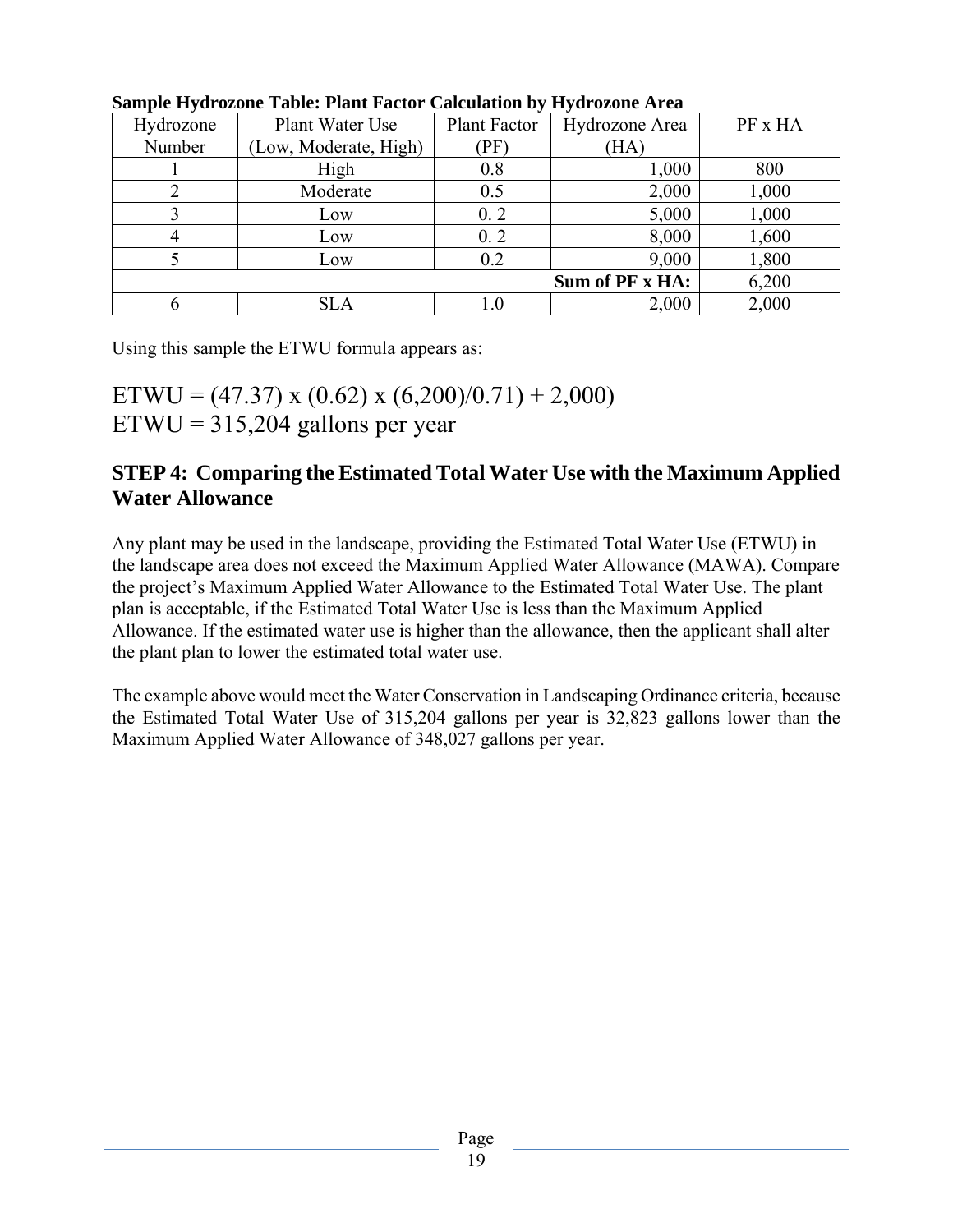### **FORMS FOR SUBMITTAL OF THE LANDSCAPE DOCUMENT PACKAGE & CERTIFICATE OF COMPLETION**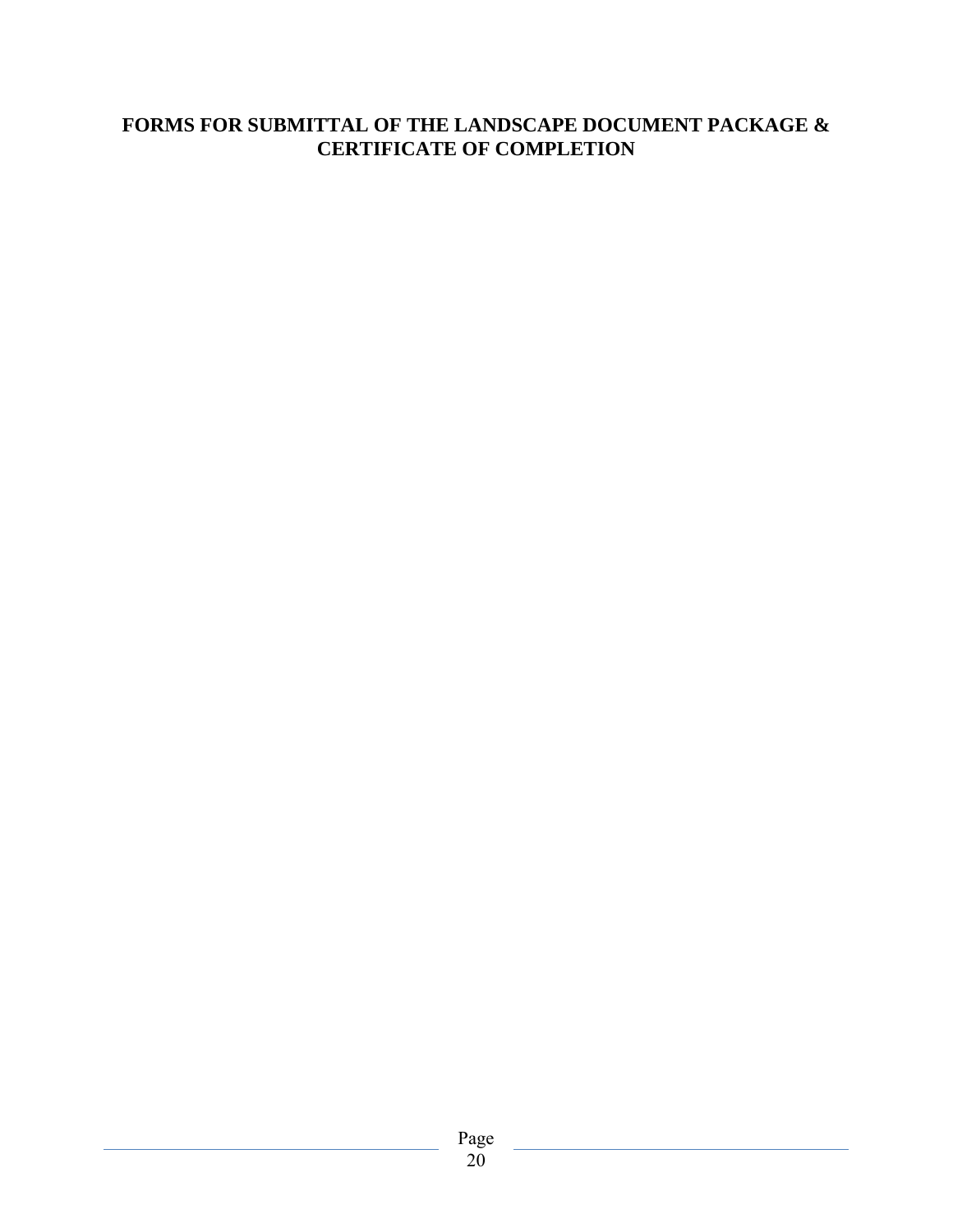### **WATER EFFICIENT LANDSCAPE WORKSHEET**

|                | Project Address                    |                   | Date                |                       |                       |  |  |  |  |
|----------------|------------------------------------|-------------------|---------------------|-----------------------|-----------------------|--|--|--|--|
|                | <b>Hydrozone Information Table</b> |                   |                     |                       |                       |  |  |  |  |
|                | Hydrozone                          | <b>Valve/zone</b> | <b>Irrigation</b>   | <b>Landscape Area</b> | $%$ of                |  |  |  |  |
|                | <b>Plant Factor</b> <sup>1</sup>   | <b>Number</b>     | Method <sup>2</sup> | (Sq. Ft.)             | <b>Landscape Area</b> |  |  |  |  |
|                |                                    |                   |                     |                       |                       |  |  |  |  |
| $\overline{2}$ |                                    |                   |                     |                       |                       |  |  |  |  |
| 3              |                                    |                   |                     |                       |                       |  |  |  |  |
| 4              |                                    |                   |                     |                       |                       |  |  |  |  |
| 5              |                                    |                   |                     |                       |                       |  |  |  |  |
| 6              |                                    |                   |                     |                       |                       |  |  |  |  |
| <b>Totals</b>  |                                    |                   |                     |                       | 100%                  |  |  |  |  |

1 Hydrozone Key

 $VL = V$ ery Low Water Use Plants (Plant Water Use Factor range = 0.0 to 0.1)

 $LW = Low Water Use Plant (Plant Water Use Factor range = 0.1 to 0.3)$ 

 $MW = Modern$  Moderate Water Use Plants (Plant Water Use Factor range = 0.4 to 0.6)

 $HW = High Water Use Plant Water Use Factor range = 0.7 to 1.0$ 

SLA = Special Landscape Area

If project area contains more than 6 hydrozones, duplicate this table on a separate sheet. <sup>2</sup>Indicate the method of irrigation (such as spray, rotor, bubbler, drip irrigation, etc.).

#### **Maximum Applied Water Allowance Calculation**

 $MAWA = (47.37) \times (0.62) \times ((0.45 \times LA) + (0.3 \times SLA))$ Insert your MAWA calculation in the box below:

Maximum Applied Water Allowance (MAWU): example allows per year.

#### **Estimated Total Water Use Calculation**

ETWU = (47.37) x (0.62) x ((Sum of (PF X HA)/IE) + SLA) Insert your ETWU calculations in the boxes below (create a larger table if necessary):

| Hydrozone   | Plant Water Use     | Plant Factor (PF) | Hydrozone Area  | PF x HA |
|-------------|---------------------|-------------------|-----------------|---------|
| Number      | (Low, Med, Hi)      | (varies)          | (HA)            |         |
|             |                     |                   |                 |         |
| 2           |                     |                   |                 |         |
| 3           |                     |                   |                 |         |
| 4           |                     |                   |                 |         |
| $\varsigma$ |                     |                   |                 |         |
|             |                     |                   | Sum of PF x HA: |         |
| 6           | SLA (if applicable) |                   |                 |         |

Estimated Total Water Use (ETWU): extending the gallons per year. Difference between MAWA and ETWU: gallons per year.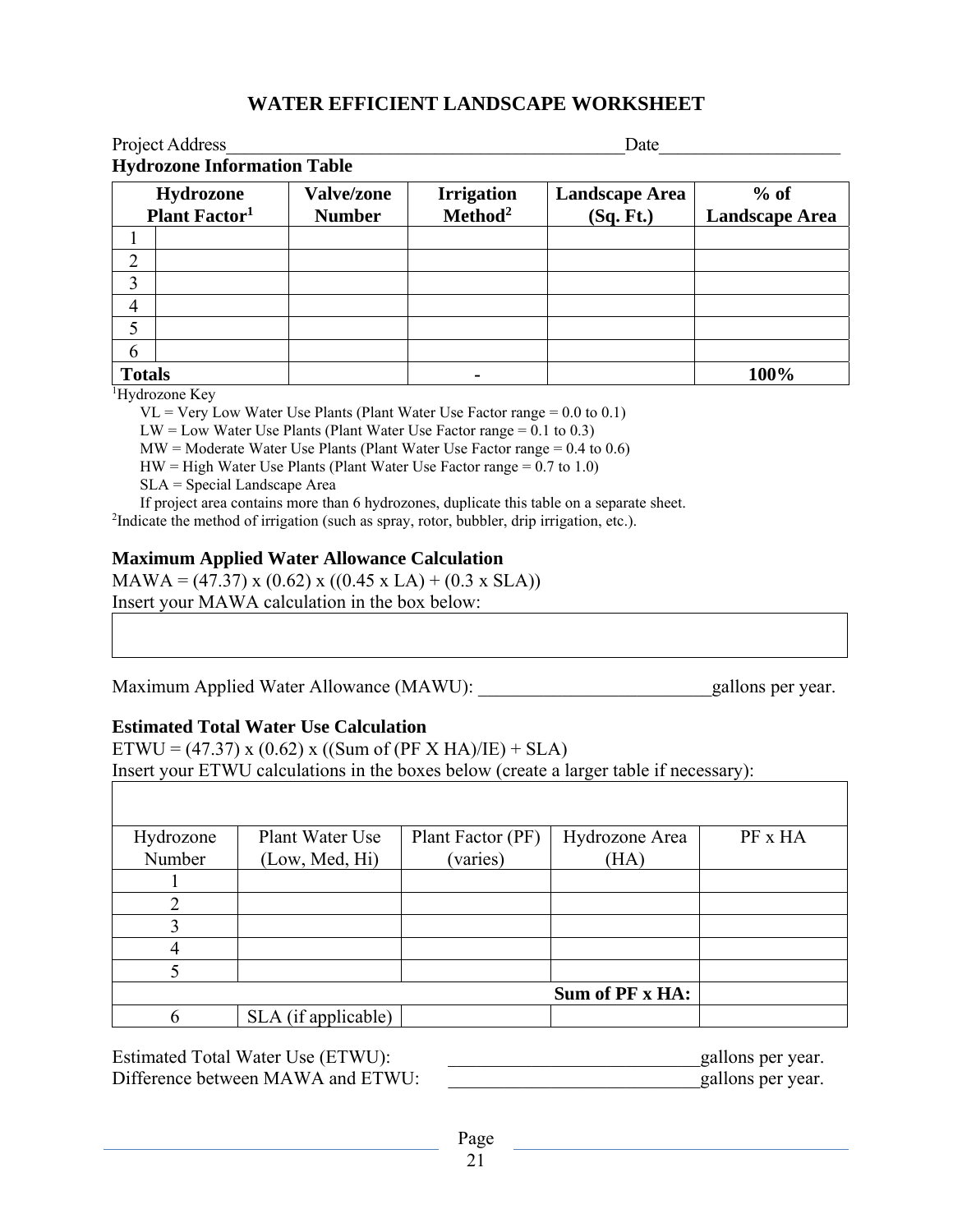# **WATER CONSERVATION IN LANDSCAPING - APPLICATION FORM**

| Applicant's Name                                                                       |                                                                        |                                                                                                                                                                                                                      |
|----------------------------------------------------------------------------------------|------------------------------------------------------------------------|----------------------------------------------------------------------------------------------------------------------------------------------------------------------------------------------------------------------|
|                                                                                        |                                                                        |                                                                                                                                                                                                                      |
|                                                                                        |                                                                        |                                                                                                                                                                                                                      |
|                                                                                        |                                                                        |                                                                                                                                                                                                                      |
|                                                                                        |                                                                        | Landscape Architect or Designer's Name                                                                                                                                                                               |
|                                                                                        |                                                                        | Designer's Address                                                                                                                                                                                                   |
|                                                                                        |                                                                        |                                                                                                                                                                                                                      |
|                                                                                        |                                                                        |                                                                                                                                                                                                                      |
| Property<br>Name                                                                       |                                                                        | Owner's                                                                                                                                                                                                              |
| Owner's Address                                                                        |                                                                        |                                                                                                                                                                                                                      |
|                                                                                        |                                                                        |                                                                                                                                                                                                                      |
|                                                                                        |                                                                        |                                                                                                                                                                                                                      |
|                                                                                        |                                                                        | Total Landscape Area (sq. ft.) Landscape Type (check one): New Rehabilitated                                                                                                                                         |
| Land Use Type (check one):                                                             |                                                                        | _Single Family _Planned Development _Multi-Family _Commercial _other (specify) _____________________                                                                                                                 |
|                                                                                        |                                                                        | Irrigation Water Supply (check one): Potable Reclaimed (Recycled) Gray Water other (specify)                                                                                                                         |
| Water Purveyor (check one):                                                            | City of Lakewood Water Resources Department Golden State Water Company |                                                                                                                                                                                                                      |
| accordingly for the efficient use of water in the irrigation and grading design plans. |                                                                        | I agree to comply with the requirements of the water efficient landscape ordinance and that this Landscape<br>Documentation Package is complete. I have complied with the criteria of the ordinance and applied them |
|                                                                                        |                                                                        | For City Use Only<br>Fee Paid: \$<br>Planner:                                                                                                                                                                        |
| <b>Applicant Signature</b>                                                             | Date                                                                   |                                                                                                                                                                                                                      |
|                                                                                        | Page                                                                   |                                                                                                                                                                                                                      |
|                                                                                        | 22                                                                     | Date:                                                                                                                                                                                                                |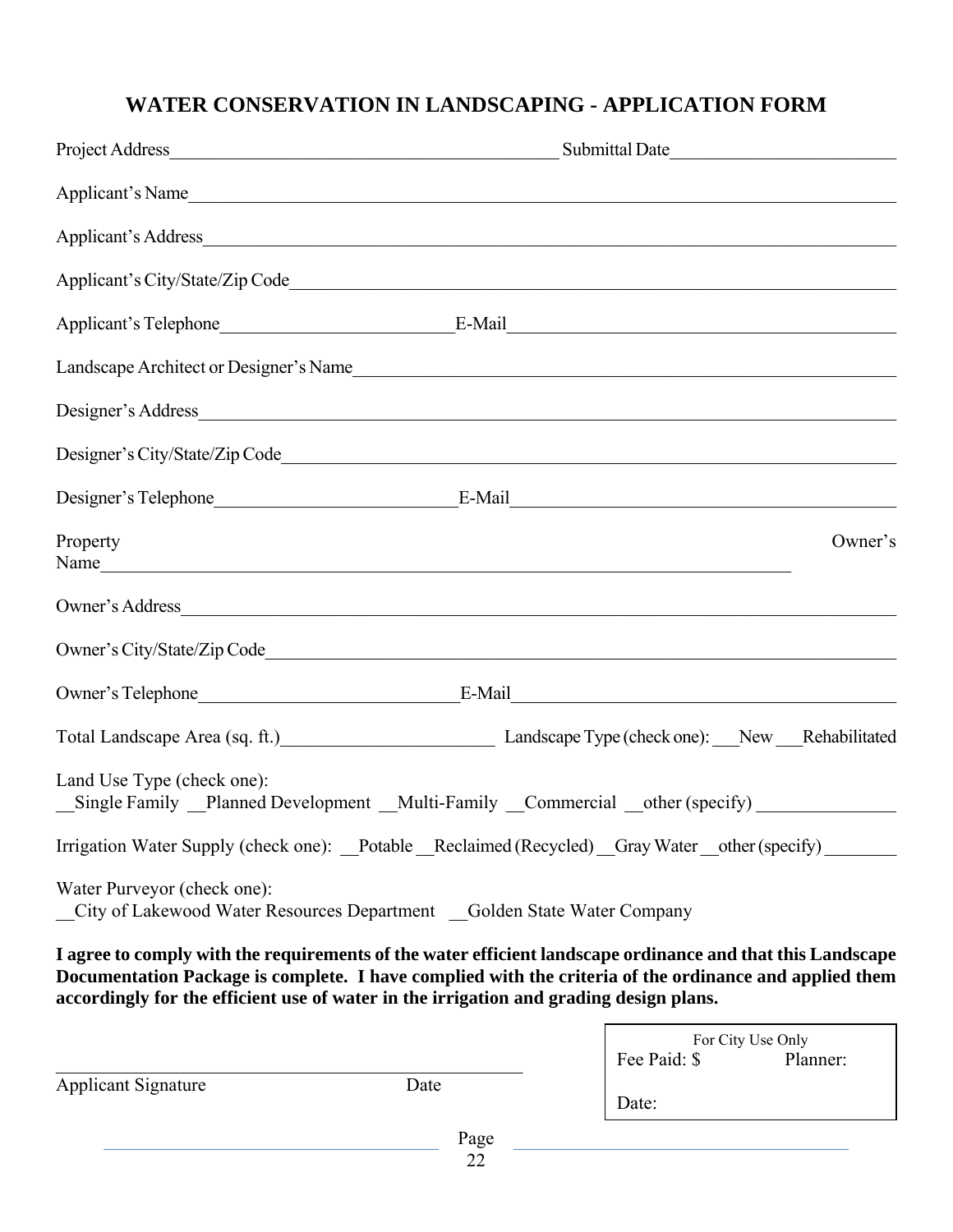### **WATER CONSERVATION IN LANDSCAPING CERTIFICATE OF COMPLETION**

|                                                                                                                                                                                  | Applicant's Name                                                                                          |  |
|----------------------------------------------------------------------------------------------------------------------------------------------------------------------------------|-----------------------------------------------------------------------------------------------------------|--|
|                                                                                                                                                                                  |                                                                                                           |  |
|                                                                                                                                                                                  |                                                                                                           |  |
|                                                                                                                                                                                  |                                                                                                           |  |
|                                                                                                                                                                                  | Landscape Architect or Designer's Name                                                                    |  |
|                                                                                                                                                                                  |                                                                                                           |  |
|                                                                                                                                                                                  |                                                                                                           |  |
|                                                                                                                                                                                  |                                                                                                           |  |
| Property<br>Name                                                                                                                                                                 | Owner's                                                                                                   |  |
|                                                                                                                                                                                  | Owner's Address                                                                                           |  |
|                                                                                                                                                                                  |                                                                                                           |  |
|                                                                                                                                                                                  |                                                                                                           |  |
| Documentation Package.                                                                                                                                                           | I certify that the landscape project for the above property has been installed per the approved Landscape |  |
| Applicant Signature                                                                                                                                                              | Date                                                                                                      |  |
|                                                                                                                                                                                  | (check one: Landscape Designer, Irrigation Designer, or Licensed Landscape Contractor)                    |  |
|                                                                                                                                                                                  | City Use Only                                                                                             |  |
| Final landscape inspection<br>Certification of Completion Checklist<br>Approved landscape and irrigation maintenance schedule<br>Irrigation audit report<br>Soil analysis report | Send a copy of this approved Certificate of Completion to the water purveyor and the property owner.      |  |
| Approved - Planner                                                                                                                                                               | Date                                                                                                      |  |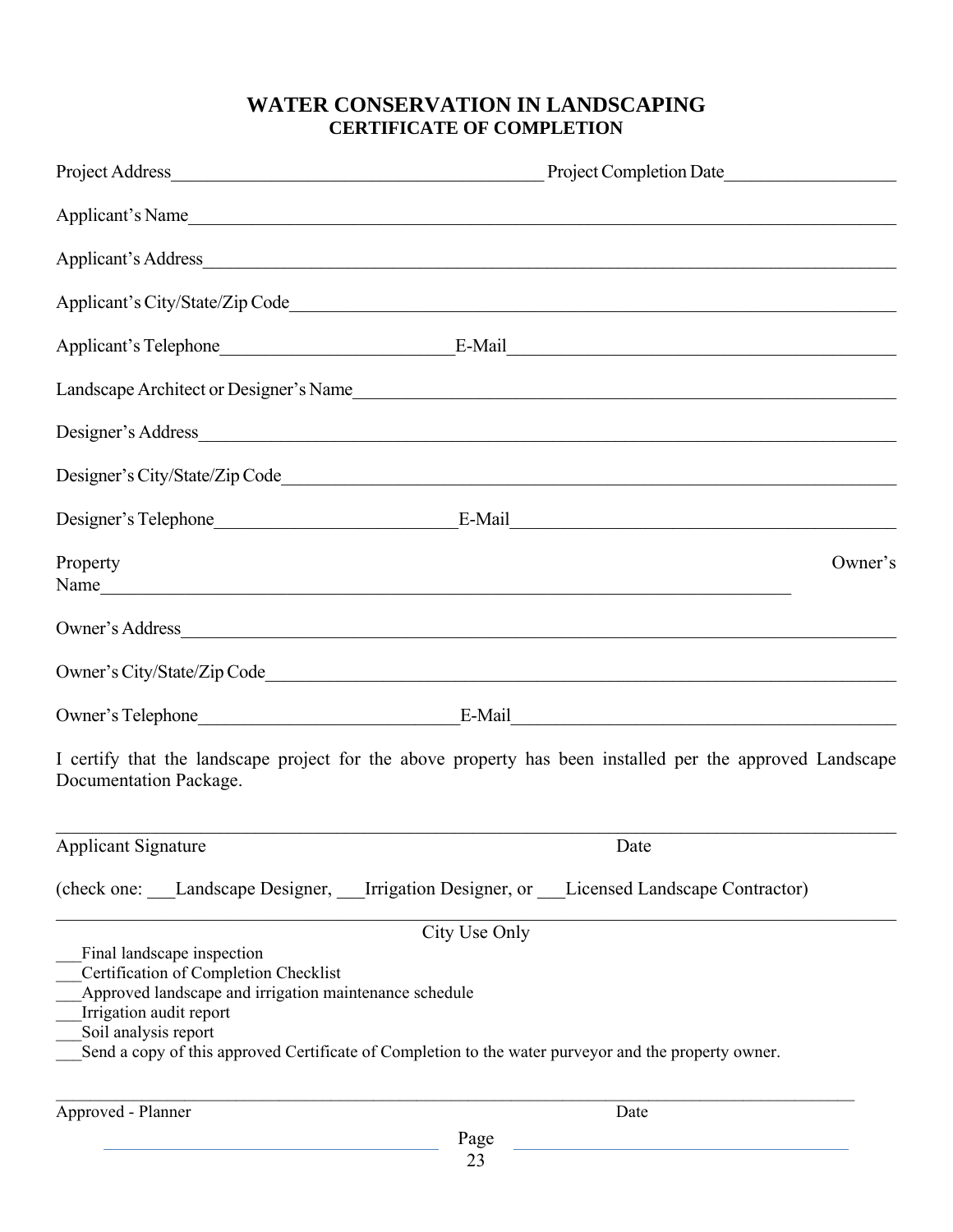#### **Appendix 1 City of Lakewood Water Conservation in Landscaping Ordinance Ordinance 2009-5**

Ordinance 2009-5 (amended Lakewood Municipal Code Section 7511.1) is available from the City Clerk of the City of Lakewood City or on-line at:

http://weblink.lakewoodcity.org/weblink7/docview.aspx?id=68347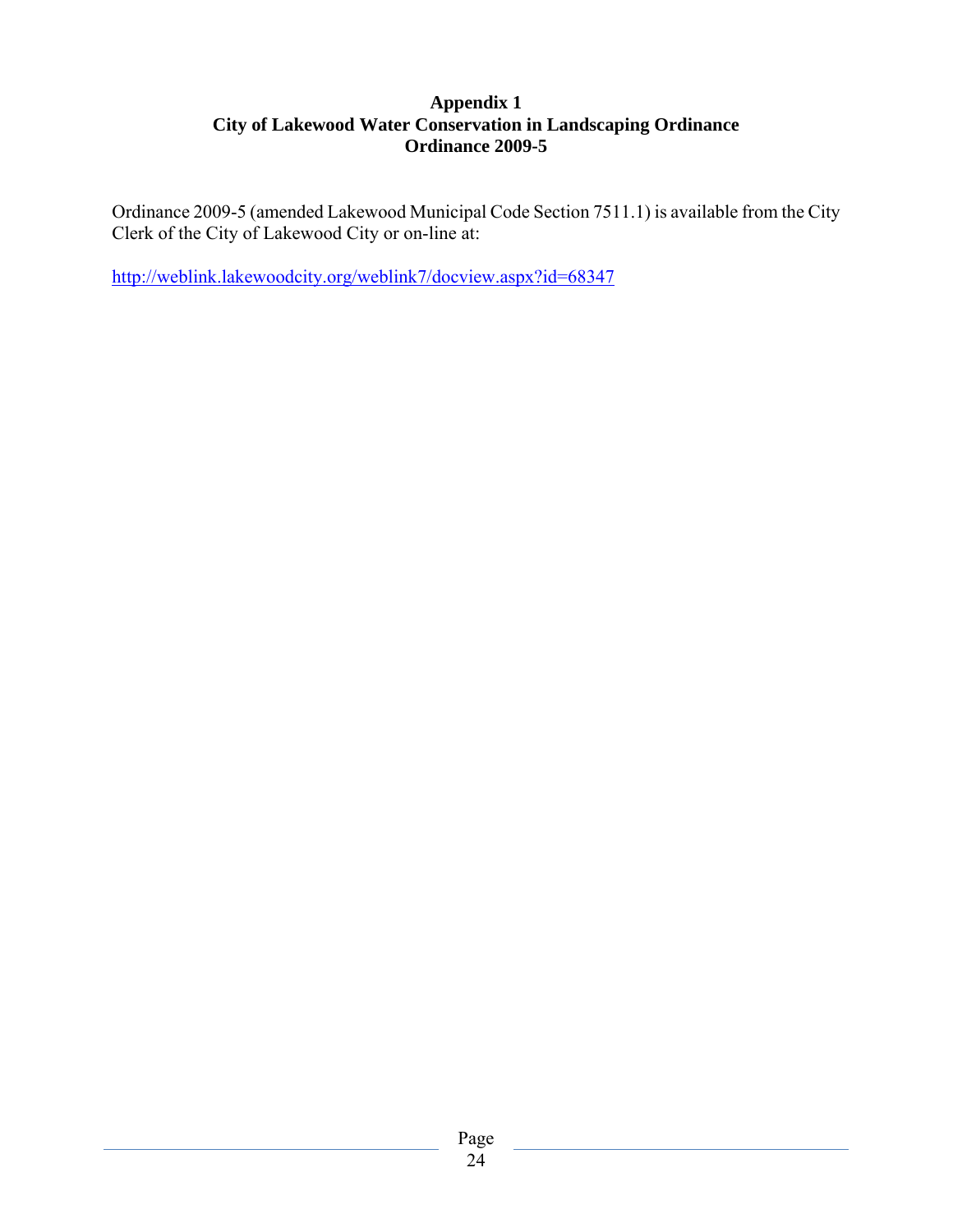#### **Appendix 2 City of Lakewood Water Conservation Ordinance Ordinance 2009-9**

Ordinance 2009-9 (amended Lakewood Municipal Code Section 8600 et al) is available from the City Clerk of the City of Lakewood City or on-line at:

http://weblink.lakewoodcity.org/weblink7/docview.aspx?id=151764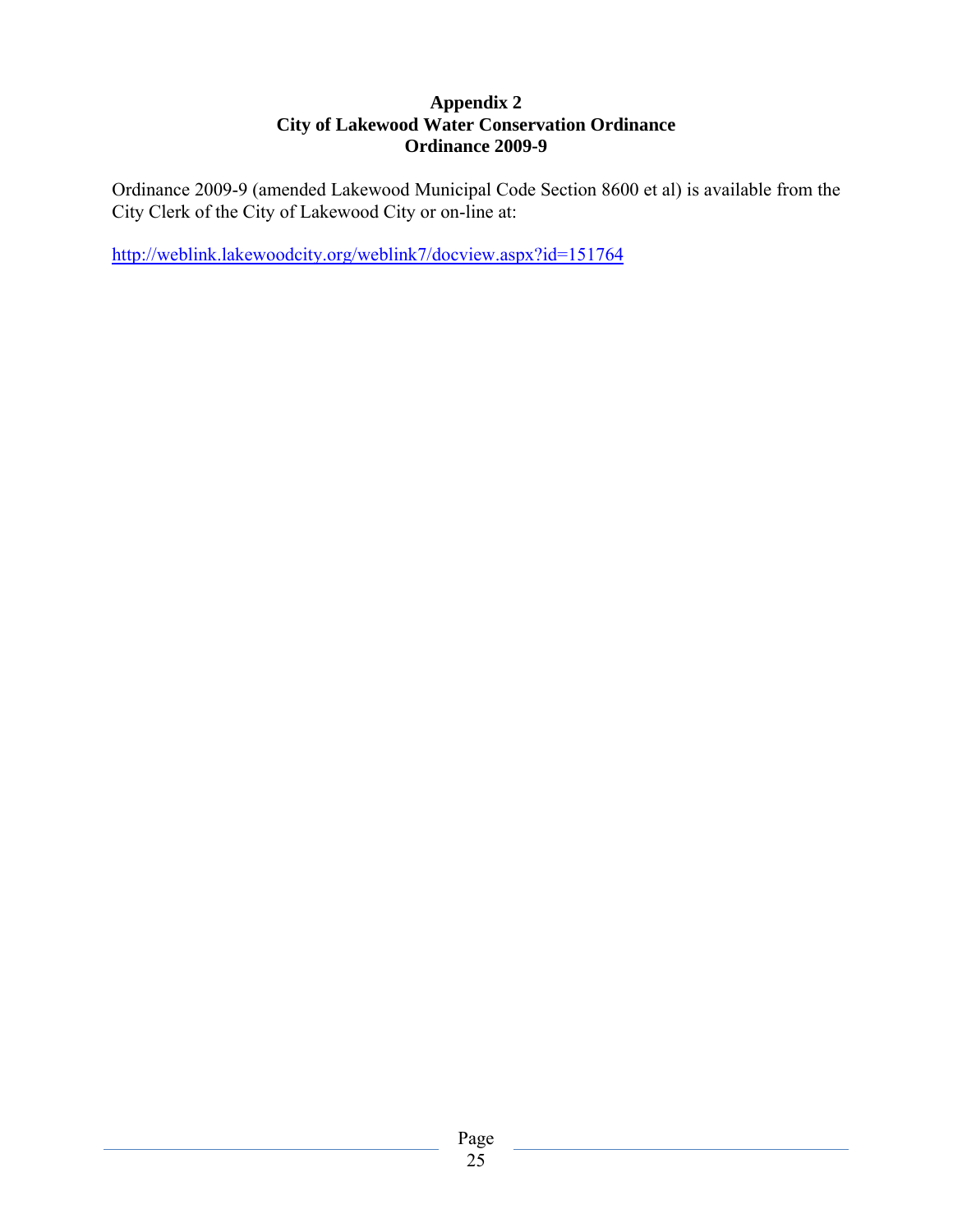#### **Appendix 3**

#### **LONG BEACH CIMIS STATION DATA 2008-2009**

ETo (Reference Evapotranspiration) is based on data provided by the California Department of Water Resources, California Irrigation Management Information System (CIMIS). The Long Beach CIMIS station (station #174) is the station of reference used in Lakewood.

2008-2009 Data for the Long Beach CIMIS Station:

| Month Year      | Tot ETo | <b>Tot Precip</b> | Avg Sol  | Avg Vap | Avg Max | Avg Min | Avg Air | Avg Max | Avg Min | Avg Rel | Avg Dew | Ava Wind | Avg Soil |
|-----------------|---------|-------------------|----------|---------|---------|---------|---------|---------|---------|---------|---------|----------|----------|
|                 | (in)    | (in)              | Rad      | Pres    | Air Tmp | Air Tmp | Tmp     | Rel Hum | Rel Hum | Hum     | Point   | Speed    | Temp     |
|                 |         |                   | (Ly/Day) | (mBars) | (F)     | (F)     | (F)     | (96)    | (96)    | (96)    | (F)     | (mph)    | (F)      |
| Oct 2008        | 4.03K   | 0.04              | 400 K    | 12.9 K  | 81.0 K  | 51.9K   | 64.7    | 92      | 33      | 62 K    | 50.3 K  | 2.5 K    | 68.0     |
| Nov 2008        | 2.35 K  | 2.12              | 276      | 12.2    | 74.4 K  | 48.6    | 59.7    | 92      | 44      | 71      | 49.3    | 2.2 K    | 63.0 K   |
| Dec 2008        | 1.53K   | 2.76              | 205      | 9.6     | 63.4 K  | 41.5    | 51.3    | 93 K    | 47 K    | 73      | 42.8    | 2.3 K    | 58.4 L   |
| Jan 2009        | 2.37 K  | 0.18              | 268 K    | 8.6     | 71.8 K  | 42.2    | 55.4 K  | 88 K    | 32 K    | 59      | 39.9    | 2.3      | $-M$     |
| Feb 2009        | 2.25K   | 3.70 K            | 304 K    | 9.7     | 65.2K   | 42.6 K  | 53.4    | 92      | 46      | 70      | 43.2    | 2.8 K    | 52.8 K   |
| Mar 2009        | 3.80K   | 0.28              | 436      | 10.5K   | 66.2K   | 45.2    | 55.4    | 92      | 48      | 70 K    | 45.4 K  | 3.0 K    | 60.7     |
| Apr 2009        | 4.87 K  | 0.00              | 538 K    | 10.7 K  | 69.8 K  | 47.1    | 58.5K   | 90 K    | 43 K    | 65 K    | 45.9 K  | 3.4 K    | 63.7     |
| May 2009        | 4.96    | 0.00              | 526      | 14.8    | 71.0 K  | 56.6    | 62.8    | 89      | 61      | 76      | 55.1    | 3.4      | 69.9     |
| Jun 2009        | 4.68    | 0.02              | 502      | 15.2    | 72.0    | 57.4 K  | 64.1    | 90      | 58      | 74      | 55.7    | 3.3 K    | 70.8     |
| <b>Jul 2009</b> | 6.37    | 0.00              | 611      | 17.4    | 80.2    | 60.6K   | 69.0    | 91      | 50      | 72      | 59.4    | 3.0      | 75.1     |
| Aug 2009        | 5.61 K  | 0.00              | 531 L    | 16.6 K  | 81.4K   | 59.8 K  | 63.7 K  | 87 K    | 43 K    | 70 K    | 58.7 K  | 2.8 K    | 74.4 K   |
| Sep 2009        | 4.55 K  | 0.01K             | 465 K    | 17.8 K  | 82.5K   | 60.2K   | 69.7 K  | 92 K    | 46 K    | 72 K    | 60.1 K  | 2.6 K    | 74.4 K   |
| Totals/Avgs     | 47.37   | 9.11              | 422      | 13.0    | 73.2    | 51.1    | 60.6    | 91      | 46      | 69      | 50.5    | 2.8      | 66.5     |

Los Angeles Basin - Long Beach - #174

Source: http://wwwcimis.water.ca.gov/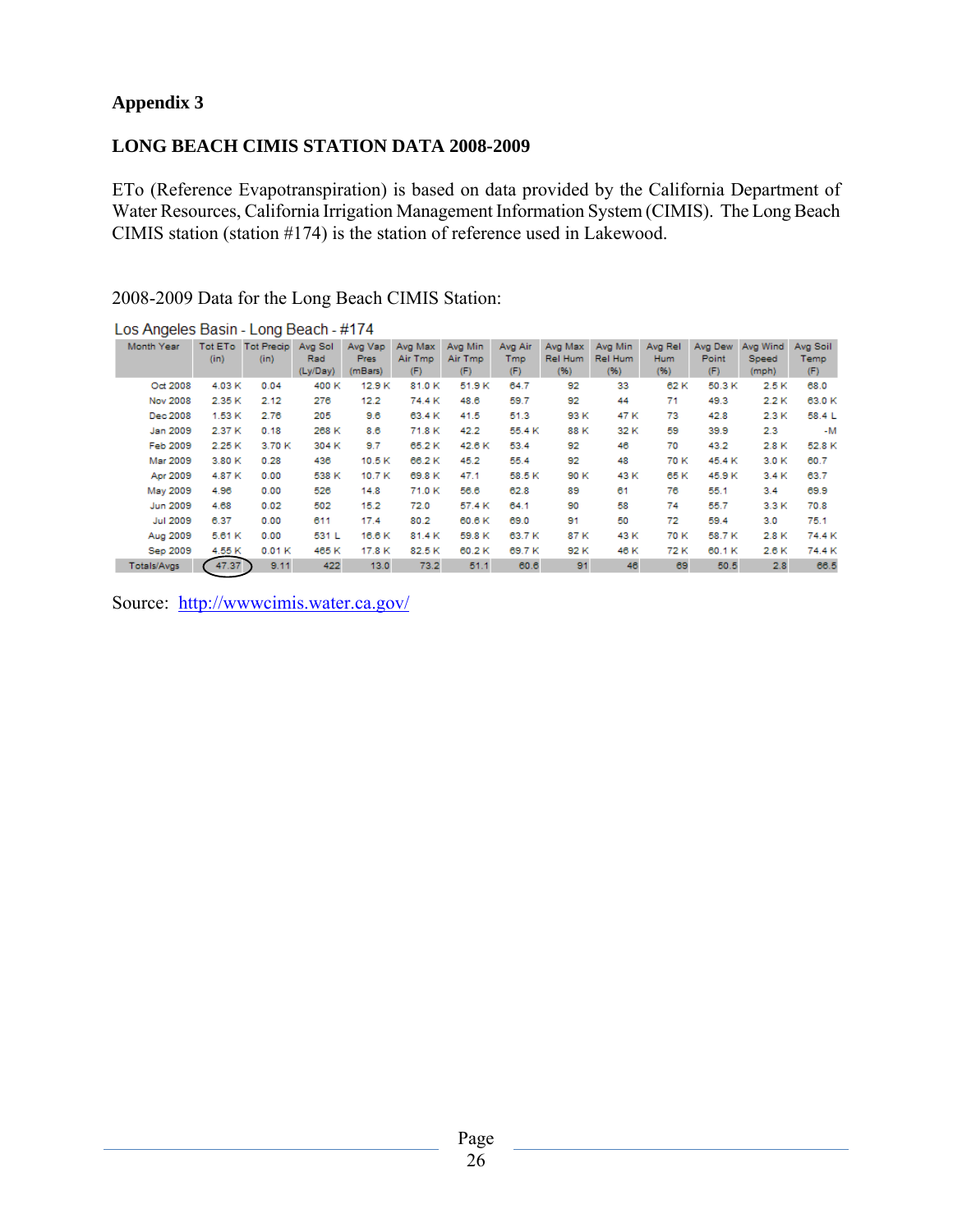### **Appendix 4 GLOSSARY**

**ANTI-DRAIN VALVE.** See check valve.

**APPLIED WATER.** The portion of water supplied by the irrigation system to the landscape.

**AUTOMATIC IRRIGATION CONTROLLER.** An automatic timing device used to remotely control valves that operate an irrigation system. Automatic irrigation controllers schedule irrigation events using either evapotranspiration (weather-based) or soil moisture data.

**BACKFLOW PREVENTION DEVICE.** A safety device used to prevent pollution or contamination of the water supply due to the reverse flow of water from the irrigation system.

**CERTIFICATE OF COMPLETION.** The document required under Section 8651 of the Lakewood Municipal Code.

**CERTIFIED IRRIGATION DESIGNER.** A person certified to design irrigation systems by an accredited academic institution a professional trade organization or other program such as the US Environmental Protection Agency's WaterSense irrigation designer certification program and Irrigation Association's Certified Irrigation Designer program.

**CERTIFIED LANDSCAPE IRRIGATION AUDITOR.** A person certified to perform landscape irrigation audits by an accredited academic institution, a professional trade organization or other program such as the US Environmental Protection Agency's WaterSense irrigation auditor certification program and Irrigation Association's Certified Landscape Irrigation Auditor program.

**CHECK VALVE or ANTI-DRAIN VALVE.** A valve located under a sprinkler head, or other location in the irrigation system, to hold water in the system to prevent drainage from sprinkler heads when the sprinkler is off.

**COMMON INTEREST DEVELOPMENTS.** Community apartment projects, condominium projects, planned developments, and stock cooperatives per California Civil Code Section 1351.

**CONTOUR.** A line drawn on a plan which connects all points of equal elevation above or below a known or assumed reference point.

**CONTROL VALVE.** A valve in an irrigation system which is manually or automatically actuated using electric or hydraulic controls.

**CONVERSION FACTOR.** The conversion factor is (0.62). This is the number that converts acreinches per acre per year to gallons per square foot per year.

**CYCLE.** The complete operation of a controller station.

**DESIGNER.** A person qualified to practice landscape architecture and/or irrigation design. **DIRECTOR.** Director of Community Development for the City of Lakewood.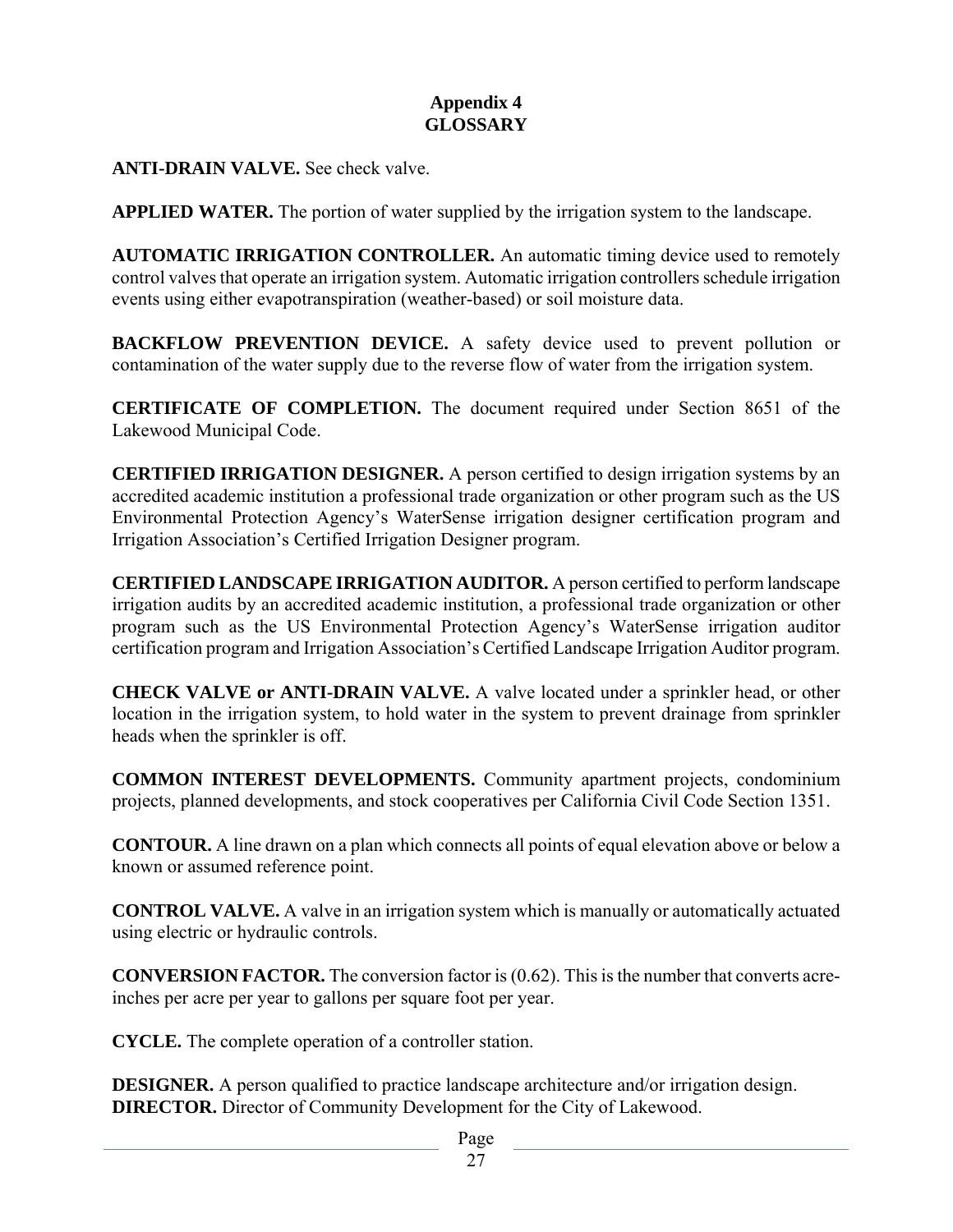**DRIP IRRIGATION.** Any non-spray low volume irrigation system utilizing emission devices with a flow rate measured in gallons per hour. Low volume irrigation systems are specifically designed to apply small volumes of water slowly at or near the root zone of plants. The City of Lakewood Water Conservation Ordinance (Appendix 2) requires drip irrigation emitters to supply no more than two (2) gallons per hour.

**ECOLOGICAL RESTORATION PROJECT.** A project where the site is intentionally altered to establish a defined, indigenous, historic ecosystem.

**EMITTER.** A drip irrigation emission device that delivers water slowly from the system to the soil.

**ESTABLISHED LANDSCAPE.** The point at which plants in the landscape have developed significant root growth into the soil. Typically, most plants are established after one or two years of growth.

**ESTABLISHMENT PERIOD OF THE PLANTS.** The first year after installing the plant in the landscape or the first two years if irrigation will be terminated after establishment. Typically, most plants are established after one or two years of growth.

**ESTIMATED TOTAL WATER USE (ETWU).** The calculation to determine the total water used for the landscaped area including water features. The estimated total water use shall not exceed the maximum applied water allowance. See Section 8608.1 of the Lakewood Municipal Code.

**ET ADJUSTMENT FACTOR (ETAF).** "ET adjustment factor" (ETAF) means a factor of 0.55 for residential areas and 0.45 for non-residential areas, that when applied to reference evapotranspiration, adjusts for plant factors and irrigation efficiency two major influences upon the amount of water that needs to be applied to the landscape. The ETAF for new and existing (nonrehabilitated) Special Landscape Areas shall not exceed 1.0. The ETAF for existing nonrehabilitated landscapes is 0.8.

**EVAPOTRANSPIRATION RATE.** The quantity of water evaporated from adjacent soil and other surfaces and transpired by plants during a specified time.

**FLOW RATE.** The rate at which water flows through pipes, valves and emission devices, measured in gallons per minute, gallons per hour, or cubic feet per second.

**GRADING.** Earthwork performed to alter the natural contours of an area to be planted.

**HARDSCAPE.** Any durable material (pervious and non-pervious).

**HOME-OWNER INSTALLED LANDSCAPE.** Any landscaping either installed by a private individual for a single family residence or installed by a licensed contractor hired by a homeowner. A homeowner, for purposes of this ordinance, is a person who occupies the dwelling he or she owns. This excludes speculative homes, which are not owner-occupied dwellings.

**HYDROZONE.** A portion of the landscaped area having plants with similar water needs. A hydrozone may be irrigated or non-irrigated.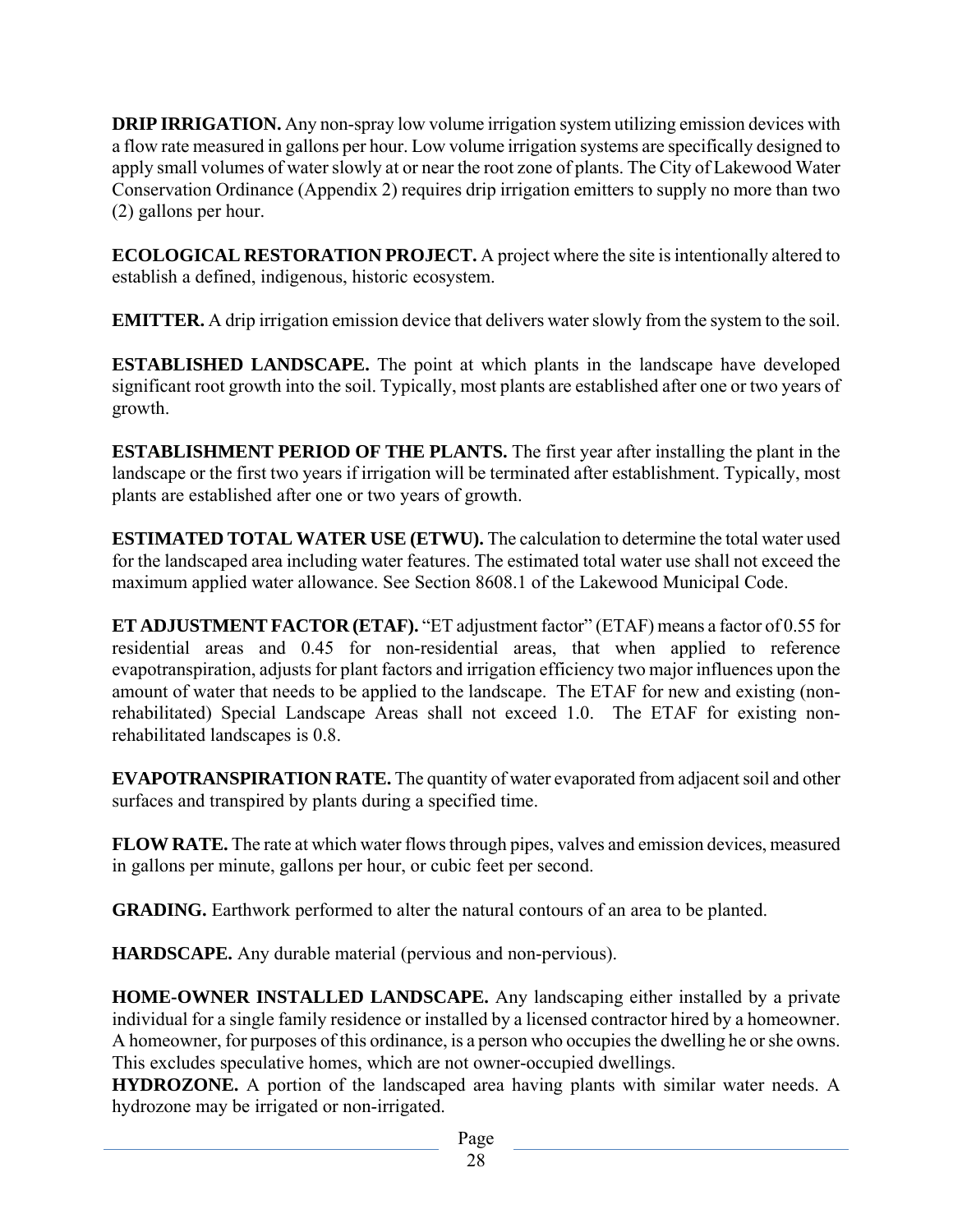**INFILTRATION RATE.** The rate of water entry into the soil expressed as a depth of water per unit of time (e.g., inches per hour).

**INVASIVE or NOXIOUS PLANT SPECIES**. Species of plants not historically found in California that spread outside cultivated areas and can damage environmental or economic resources. Invasive species may be regulated by county agricultural agencies as noxious species. "Noxious weeds" means any weed designated by the Weed Control Regulations in the Weed Control Act and identified on a Regional District noxious weed control list. Lists of invasive plants are maintained at the California Invasive Plant Inventory and USDA invasive and noxious weeds database.

**IRRIGATION AUDIT.** An in-depth evaluation of the performance of an irrigation system conducted by a Certified Landscape Irrigation Auditor. An irrigation audit includes, but is not limited to: inspection, system tune-up, system test with distribution uniformity or emission uniformity, reporting overspray or runoff that causes overland flow, and preparation of an irrigation schedule.

**IRRIGATION EFFICIENCY (IE).** The measurement of the amount of water beneficially used divided by the amount of water applied. Irrigation efficiency is derived from measurements and estimates of irrigation system characteristics and management practices. The minimum average irrigation efficiency for purposes of this ordinance is 0.71. Greater irrigation efficiency can be expected from well designed and maintained systems.

**IRRIGATION SYSTEM.** A complete connection of system components, including the water distribution network and the necessary equipment downstream from the backflow prevention device.

**LANDSCAPE ARCHITECT.** A person who holds a license to practice landscape architecture in the state of California Business and Professions Code, Section 5615.

**LANDSCAPE AREA.** All the planting areas, turf areas and water features in a landscape design plan subject to the Maximum Applied Water Allowance calculation. The landscape area does not include footprints of buildings or structures, sidewalks, driveways, parking lots, decks, patios, gravel or stone walks, other pervious or non-pervious hardscapes, and other non-irrigated areas designated for non-development (e.g., open spaces and existing native vegetation).

**LANDSCAPE CONTRACTOR.** A person licensed by the State of California to construct, maintain, repair, install or subcontract the development of landscape systems.

**LANDSCAPE DOCUMENTATION PACKAGE.** The documents required in the Water Conservation in Landscaping Rules, Regulations and Procedures.

**LANDSCAPE PROJECT.** The total area of landscape in a project as defined in "landscape area" for the purposes of this ordinance, meeting requirements under Section 8601of the Lakewood Municipal Code.

**LATERAL LINE.** The water delivery pipeline that supplies water to the emitters or sprinklers from the valve.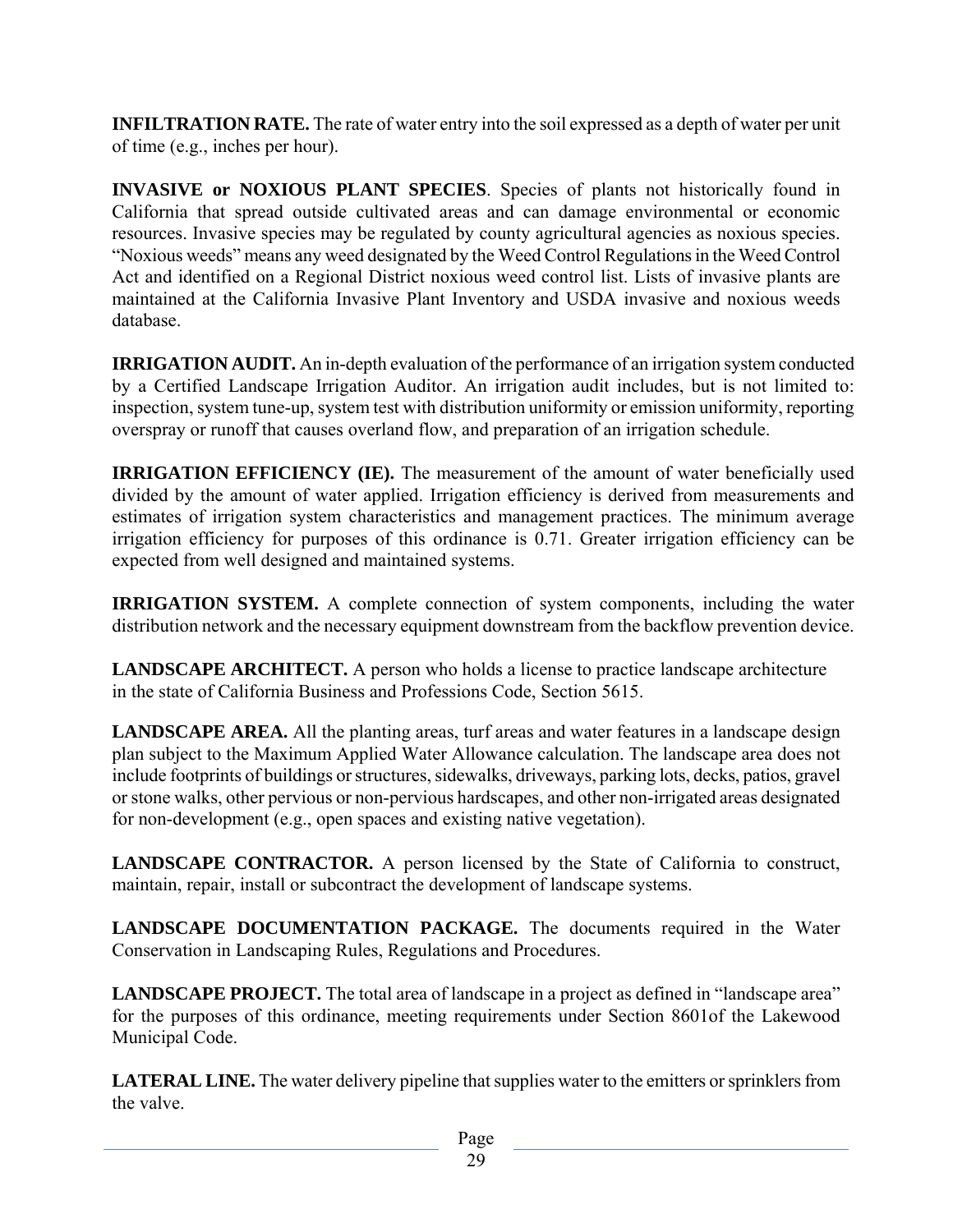**LOCAL WATER PURVEYOR.** The City of Lakewood and Golden State Water Company Provide retail water service to Lakewood.

**LOW VOLUME IRRIGATION.** The application of irrigation water at low pressure through a system of tubing or lateral lines and low-volume emitters such as drip, drip lines, and bubblers. Low volume irrigation systems are specifically designed to apply small volumes of water slowly at or near the root zone of plants.

**MAIN LINE.** The pressurized pipeline that delivers water from the water source to the valve or outlet.

**MAXIMUM APPLIED WATER ALLOWANCE.** The annual maximum amount of water that can be applied to a landscaped area. See Section 8608 of the Lakewood Municipal Code. The maximum applied water allowance is based on local evapotranspiration, the ET Adjustment Factor, and the size of the landscape area. The Estimated Total Water Use shall not exceed the Maximum Applied Water Allowance. Special Landscape Areas, including recreation areas, areas permanently and solely dedicated to edible plants such as orchards and vegetable gardens, and areas irrigated with recycled water are subject to the MAWA with an ETAF not to exceed 1.0.

**MICROCLIMATE.** The climate of a small, specific area that may contrast with the climate of the overall landscape area due to factors such as wind, sun exposure, plant density, or proximity to reflective surfaces.

**MINED-LAND RECLAMATION PROJECTS.** Any surface mining operation with a reclamation plan approved in accordance with the Surface Mining and Reclamation Act of 1975.

**MULCH.** Any organic material such as leaves, bark, straw, compost, or inorganic mineral materials such as rocks, gravel, and decomposed granite left loose and applied to the soil surface for the beneficial purposes of reducing evaporation, suppressing weeds, moderating soil temperature, and preventing soil erosion.

**NEW CONSTRUCTION.** A new building with a landscape or other new landscape, such as a park, playground, or greenbelt without an associated building.

**OPERATING PRESSURE.** The pressure at which the parts of an irrigation system are designed by the manufacturer to operate.

**OVERHEAD SPRINKLER IRRIGATION SYSTEM.** A system that deliver water through the air (e.g., spray heads and rotors).

**OVERSPRAY.** The irrigation water which is delivered beyond the target area. **PERMIT.** An authorizing document issued by the City of Lakewood for new construction or rehabilitated landscapes.

**PERVIOUS.** Any surface or material that allows the passage of water through the material and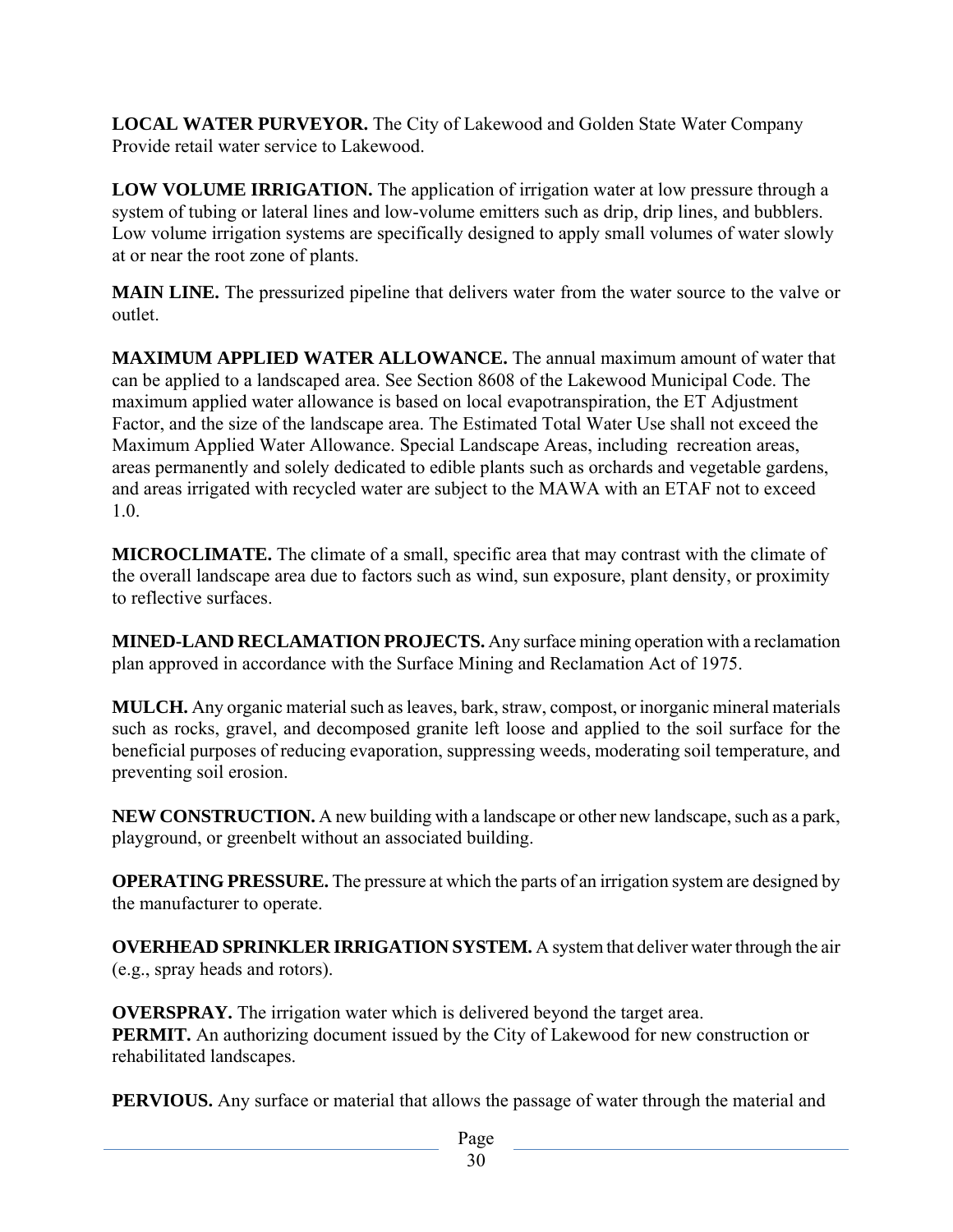into the underlying soil.

**PLANT FACTOR or PLANT WATER USE FACTOR.** The amount of water required to maintain a health plant. Low water use plants have a plant factor between 0 and 0.3, moderate water use plants have a plant factor between 0.4 and 0.6, and high water use plants have a plant factor between 0.7 and 1.0. A factor , when multiplied by ETo, estimates the amount of water needed by plants. Plant factors cited in this ordinance are derived from the Department of Water Resources 2000 publication "Water Use Classification of Landscape Species."

**PLANTING AREA.** The parcel area less building pad(s), driveway(s), patio(s), deck(s), walkway(s) and parking area(s). Planting area includes water bodies (i.e. fountains, ponds, lakes) and natural areas.

**PLANTING PLAN.** A plan showing the location, spacing, numbers, container sizes of all plant materials including common and botanical names.

**PRECIPITATION RATE.** The rate of application of water measured in inches per hour.

**PROJECT APPLICANT.** The individual or entity submitting a Landscape Plan Application required under Chapter 6 of the Lakewood Municipal Code. A project applicant may be the property owner or his or her designee.

**RAIN SENSOR or RAIN SENSING SHUTOFF DEVICE.** A component which automatically suspends an irrigation event when it rains.

**RECORD DRAWING or AS-BUILTS.** A set of reproducible drawings which show significant changes in the work made during construction and which are usually based on drawings marked up in the field and other data furnished by the contractor.

**RECREATIONAL AREA.** Areas dedicated to active play such as parks, sports fields, golf courses and any other area where turf provides a playing surface.

**RECLAIMED WATER.** Treated or recycled waste water of a quality suitable for non-potable uses such as landscape irrigation and water features; not intended for human consumption.

**REFERENCE EVAPOTRANSPIRATION (ETo).** A standard measurement of environmental parameters which affect the water use of plants. ETo is expressed in inches per day, month, or year as represented in Section 495.1, and is an estimate of the evapotranspiration of a large field of fourto seven-inch tall, cool-season grass that is well watered. Reference evapotranspiration is used as the basis of determining the Maximum Applied Water Allowance so that regional differences in climate can be accommodated.

**REHABILITATED LANDSCAPE.** Any planting area in which more than 50 percent of the existing landscape material is replaced or modified within a 12-month period in more than 50 percent of the planting area, which is greater than 2,500 square feet and meets the provisions in Section 8601 of the Lakewood Municipal Code.